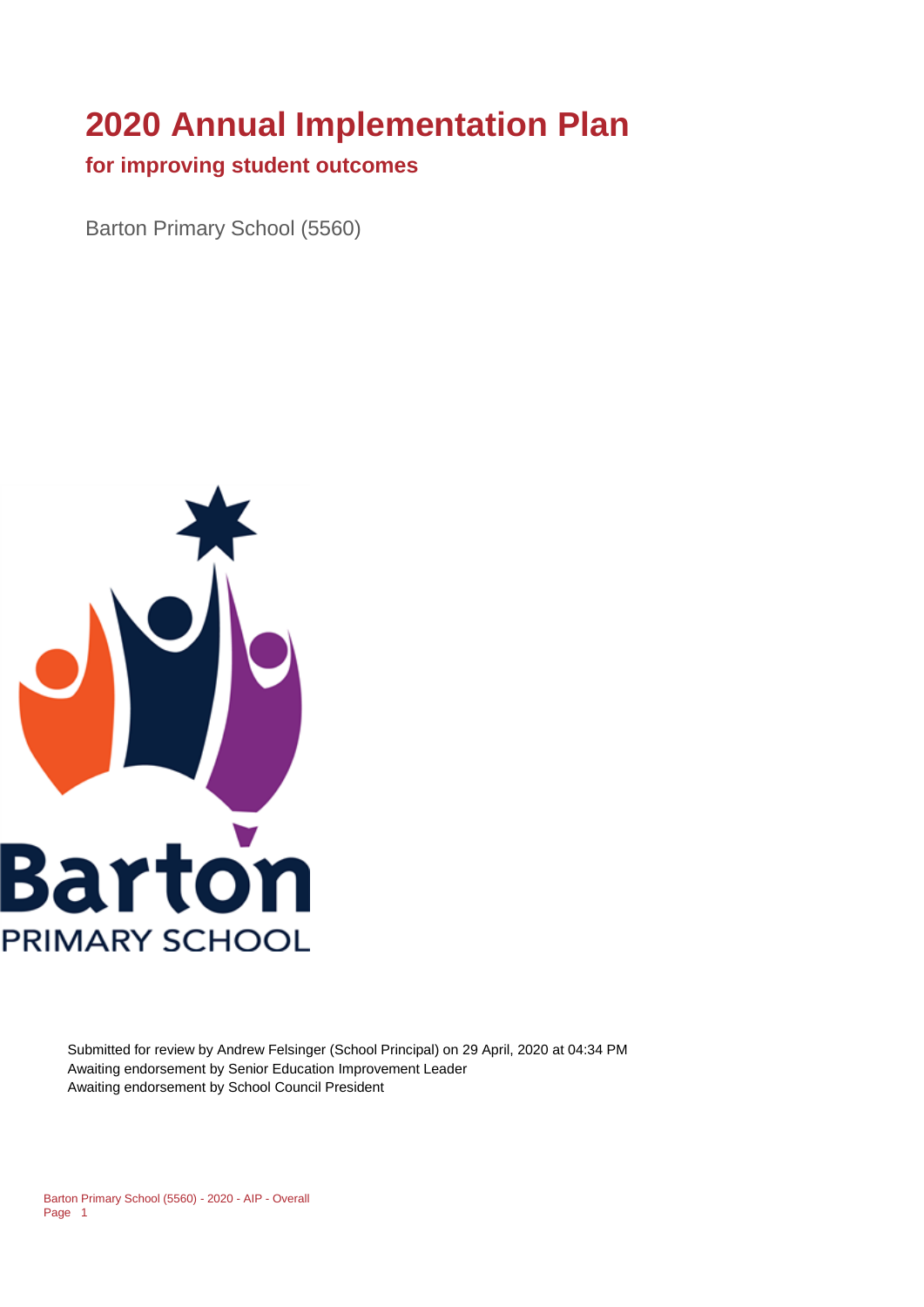# **Self-evaluation Summary - 2020**

Barton Primary School (5560)

|                                                    | <b>FISO Improvement Model Dimensions</b><br>The 6 High-impact Improvement Initiatives are<br>highlighted below in red. |                                                   | <b>Self-evaluation Level</b>      | <b>Evidence and Analysis</b> |
|----------------------------------------------------|------------------------------------------------------------------------------------------------------------------------|---------------------------------------------------|-----------------------------------|------------------------------|
| ≘.<br>and<br>Excellence<br>teaching an<br>learning |                                                                                                                        | Building practice excellence                      | Evolving moving towards Embedding |                              |
|                                                    |                                                                                                                        | Curriculum planning and assessment                | Evolving moving towards Embedding |                              |
|                                                    |                                                                                                                        | Evidence-based high-impact teaching<br>strategies | Evolving moving towards Embedding |                              |
|                                                    |                                                                                                                        | Evaluating impact on learning                     | Evolving moving towards Embedding |                              |

| Professional<br>leadership | Building leadership teams           | Evolving moving towards Embedding |  |
|----------------------------|-------------------------------------|-----------------------------------|--|
|                            | Instructional and shared leadership | Evolving                          |  |
|                            | Strategic resource management       | Evolving                          |  |
|                            | Vision, values and culture          | Evolving moving towards Embedding |  |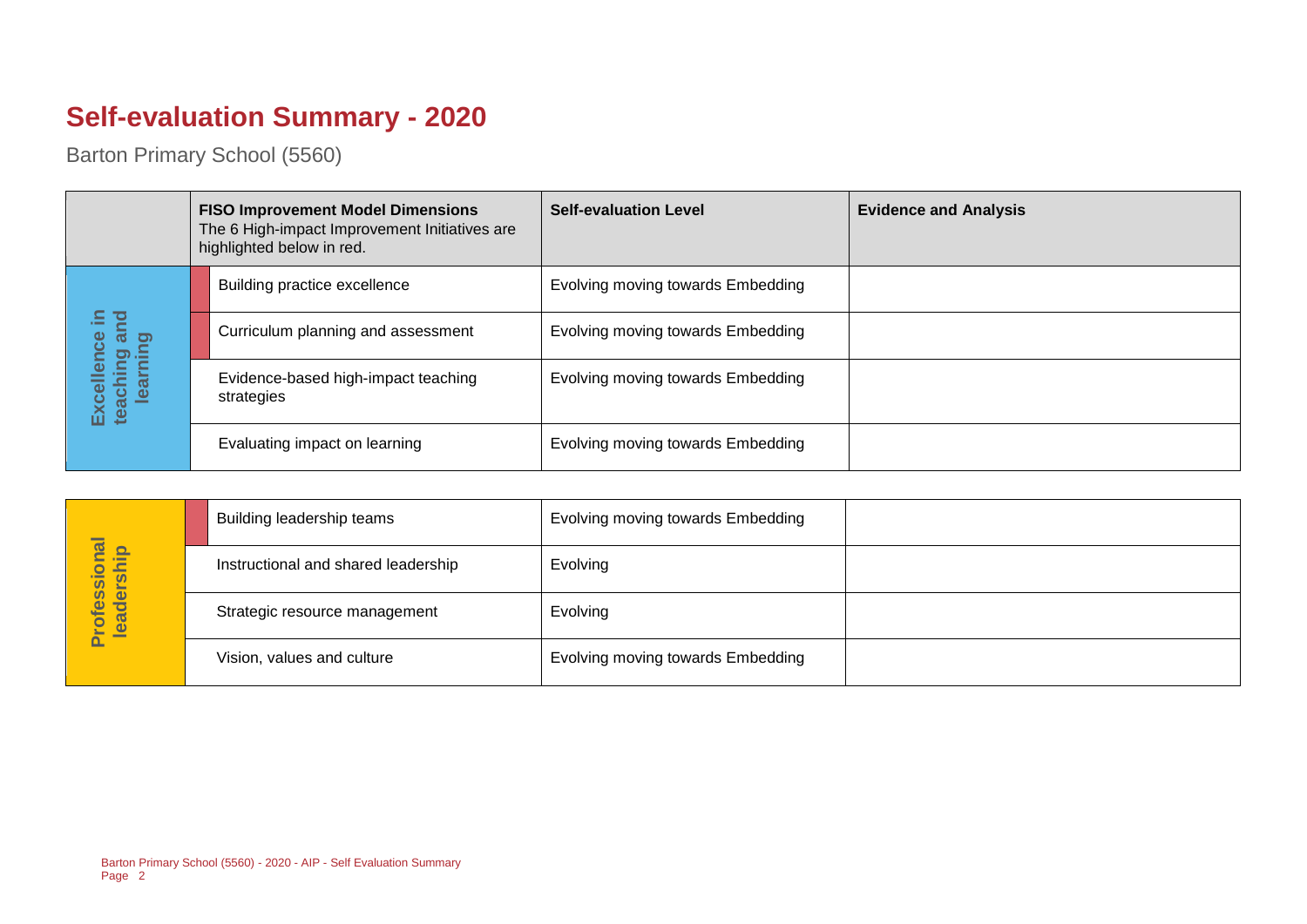| <u>iot</u><br>imate<br>פֵ<br>╾<br><b>Property</b><br>►<br><b>Bal</b><br>$\bullet$<br>Ξ<br><u>ფ</u> | Empowering students and building school<br>pride | Evolving moving towards Embedding       |  |
|----------------------------------------------------------------------------------------------------|--------------------------------------------------|-----------------------------------------|--|
|                                                                                                    | Setting expectations and promoting inclusion     | Embedding                               |  |
|                                                                                                    | Health and wellbeing                             | <b>Emerging moving towards Evolving</b> |  |
|                                                                                                    | Intellectual engagement and self-awareness       | Emerging moving towards Evolving        |  |

| $\subseteq$<br><b>STATE</b><br>ට)<br>$\mathbf{\Theta}$<br><u>ო</u><br>$\cup$<br><b>Die</b> | <b>Building communities</b>                     | Evolving                                |  |
|--------------------------------------------------------------------------------------------|-------------------------------------------------|-----------------------------------------|--|
|                                                                                            | Global citizenship                              | <b>Emerging moving towards Evolving</b> |  |
|                                                                                            | Networks with schools, services and<br>agencies | Emerging                                |  |
|                                                                                            | Parents and carers as partners                  | Evolving                                |  |

|                                                                               | Empowering students and building school<br>pride |                                              | Evolving moving towards Embedding                                                                                                                                                                                                               |                                                                                                                      |
|-------------------------------------------------------------------------------|--------------------------------------------------|----------------------------------------------|-------------------------------------------------------------------------------------------------------------------------------------------------------------------------------------------------------------------------------------------------|----------------------------------------------------------------------------------------------------------------------|
| learning                                                                      |                                                  | Setting expectations and promoting inclusion | Embedding                                                                                                                                                                                                                                       |                                                                                                                      |
| Positive climate for                                                          | Health and wellbeing                             |                                              | <b>Emerging moving towards Evolving</b>                                                                                                                                                                                                         |                                                                                                                      |
|                                                                               | Intellectual engagement and self-awareness       |                                              | <b>Emerging moving towards Evolving</b>                                                                                                                                                                                                         |                                                                                                                      |
|                                                                               |                                                  |                                              |                                                                                                                                                                                                                                                 |                                                                                                                      |
|                                                                               | <b>Building communities</b>                      |                                              | Evolving                                                                                                                                                                                                                                        |                                                                                                                      |
|                                                                               | Global citizenship                               |                                              | Emerging moving towards Evolving                                                                                                                                                                                                                |                                                                                                                      |
| engagement in<br>Community<br>earning                                         | Networks with schools, services and<br>agencies  |                                              | Emerging                                                                                                                                                                                                                                        |                                                                                                                      |
|                                                                               | Parents and carers as partners                   |                                              | Evolving                                                                                                                                                                                                                                        |                                                                                                                      |
|                                                                               |                                                  |                                              |                                                                                                                                                                                                                                                 |                                                                                                                      |
| Enter your reflective comments                                                |                                                  | Strengths:<br>and professional growth        | Strong sense of collective efficacy amongst staff with a commitment to professional growth<br>Staff, student and parents are all responsive to change for improvement.<br>Highly motivated staff and students.                                  | Beginning to consolidate a school organizational structure that further promotes excellence in teaching and learning |
| <b>Considerations for 2020</b>                                                |                                                  |                                              | Below are a list of considerations we believe we need to focus on in 2020:<br>Student voice, student leadership and learner agency.<br>Whole school Positive Education Program/Well Being Program<br>Instructional model/Planning documentation |                                                                                                                      |
| Barton Primary School (5560) - 2020 - AIP - Self Evaluation Summary<br>Page 3 |                                                  |                                              |                                                                                                                                                                                                                                                 |                                                                                                                      |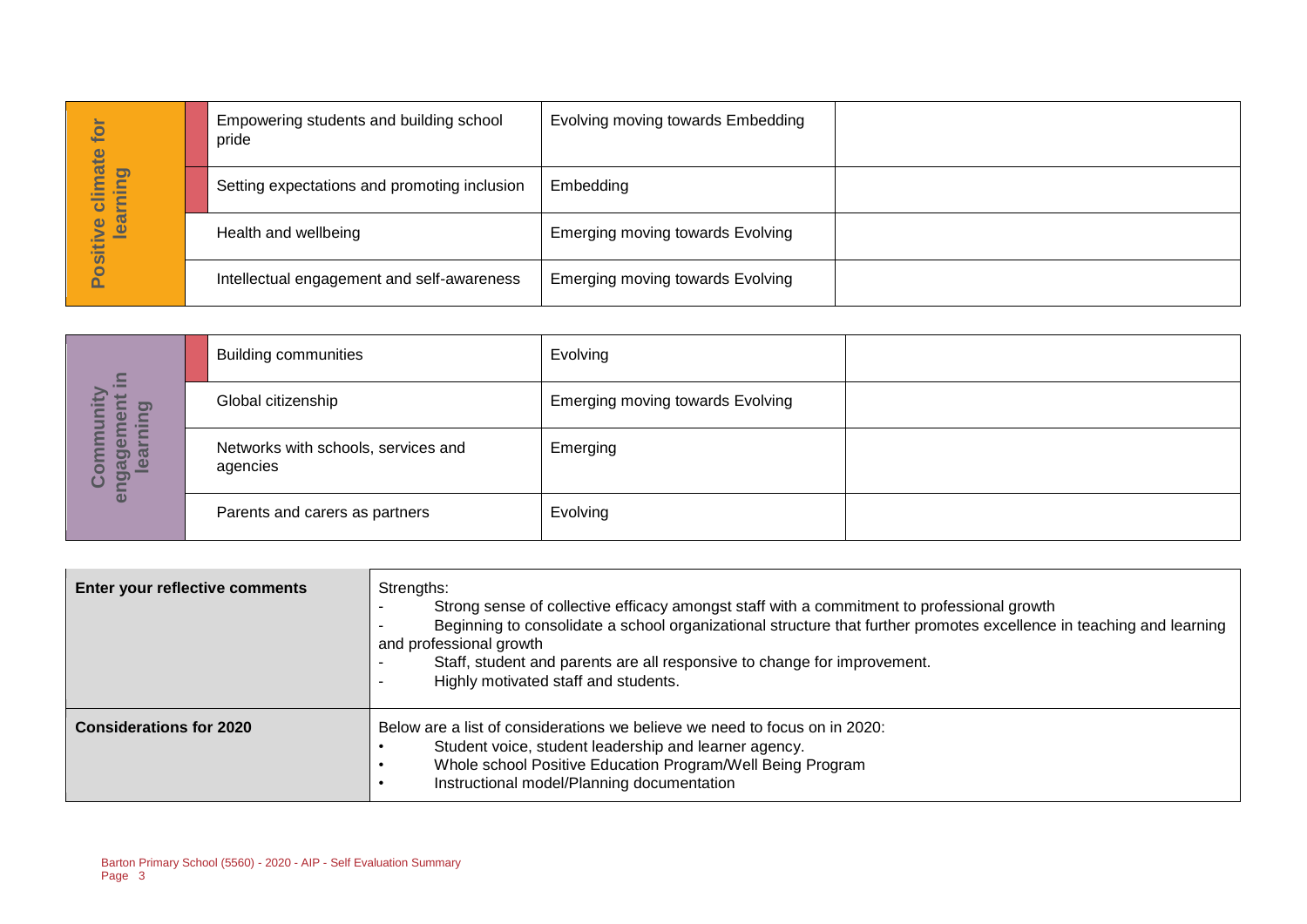|                                  | Evidence based best practice whole school approaches |
|----------------------------------|------------------------------------------------------|
| Documents that support this plan |                                                      |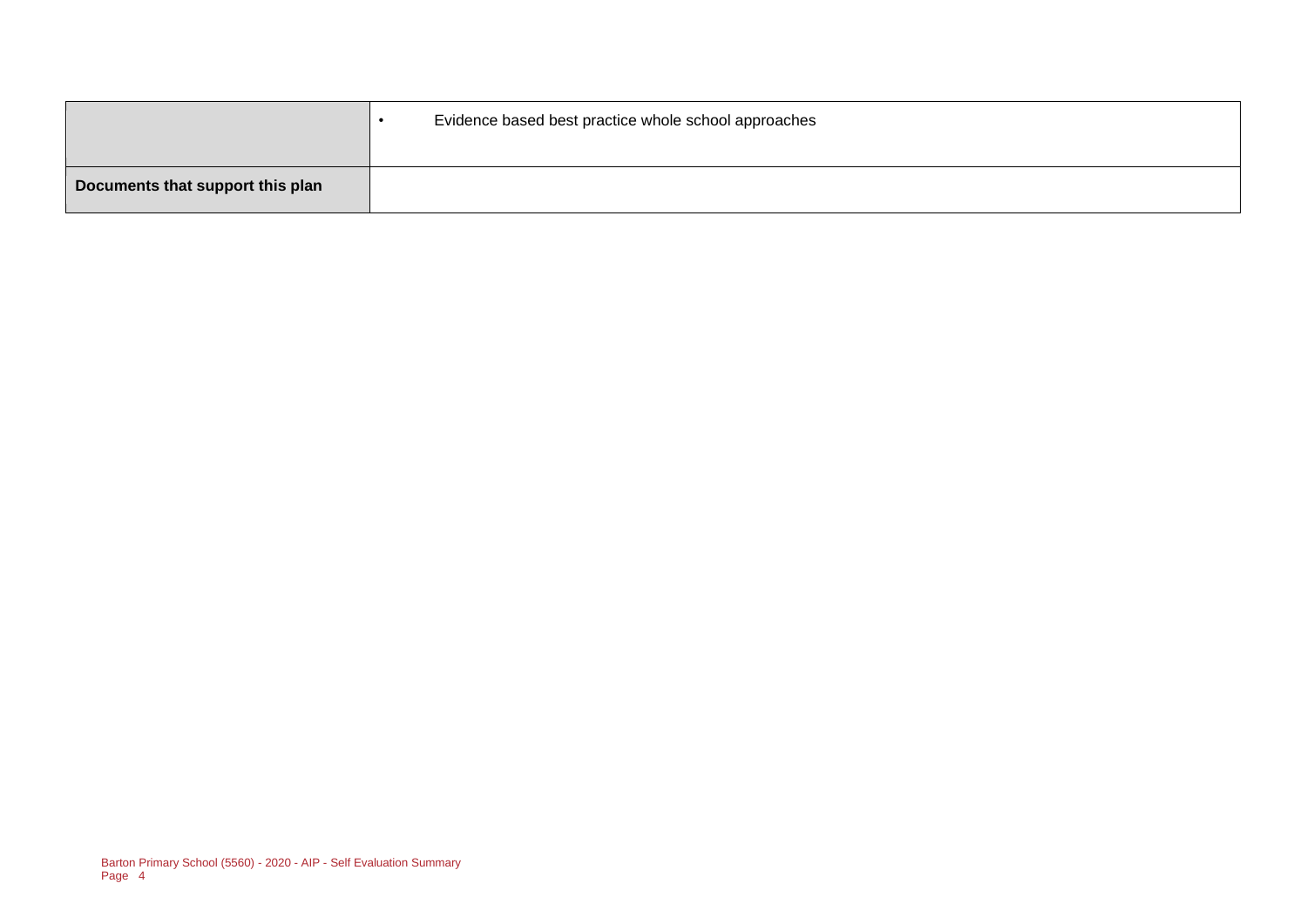### **SSP Goals Targets and KIS**

| Goal 1     | Improve student engagement and wellbeing                                                                                                                                                                                                                                                                                         |
|------------|----------------------------------------------------------------------------------------------------------------------------------------------------------------------------------------------------------------------------------------------------------------------------------------------------------------------------------|
| Target 1.1 | <b>Attitudes to School Survey (AToSS)</b><br>By 2023 whole school positive endorsement of:<br>• Student voice and agency will increase from 74% in 2018 to 84% in 2023.<br>• Stimulated learning will increase from 88% in 2018 to 93% in 2023.<br>• Learning confidence will increase from 86% per cent in 2018 to 90% in 2023. |
| Target 1.2 | <b>School Staff Survey (SSS)</b><br>By 2023 the per cent of staff positive about:<br>• School climate will increase from 78% in 2018 to 90% in 2023<br>• Academic emphasis will increase from 74% in 2018 to 84% in 2023.                                                                                                        |
| Target 1.3 | <b>Parent Opinion Survey (POS)</b><br>By 2023:<br>• Parent overall satisfaction with the school will increase from 81% in 2018 to 90% in 2023<br>• Parent involvement and participation will increase from 60% in 2018 to 75% in 2023.                                                                                           |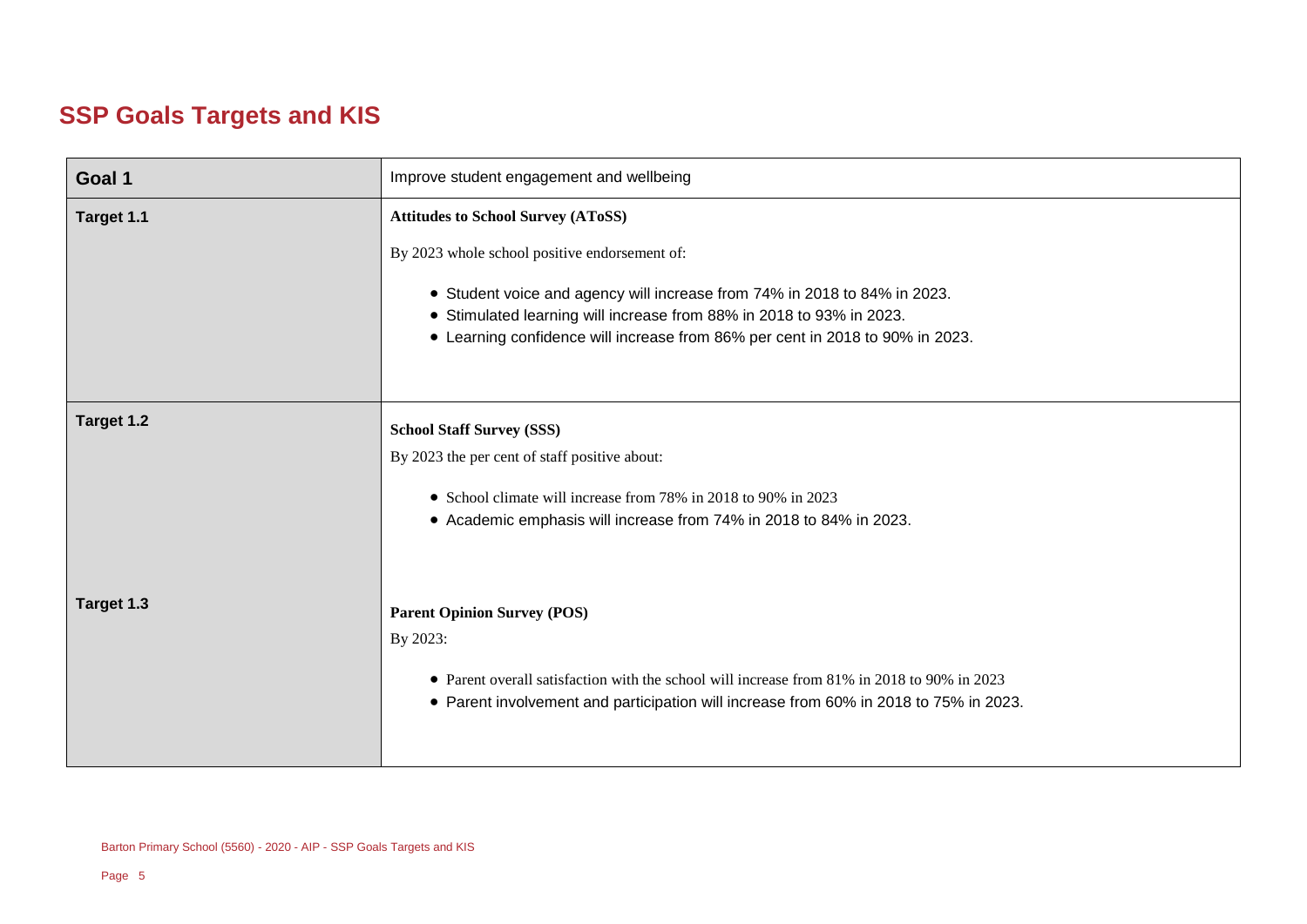| Target 1.4                                                                              | <b>Whole School Wellbeing Data - Sentral</b><br>By 2023 the ratio of recorded Negative Incidents to Wellbeing Award Nominations will improve from 0.88 (2018) to 0.85.                                                                                                                                                                                                                     |  |
|-----------------------------------------------------------------------------------------|--------------------------------------------------------------------------------------------------------------------------------------------------------------------------------------------------------------------------------------------------------------------------------------------------------------------------------------------------------------------------------------------|--|
| <b>Key Improvement Strategy 1.a</b><br>Curriculum planning and assessment               | Establish and embed structures and practices to personalise learning that supports the needs of all current and future<br>students                                                                                                                                                                                                                                                         |  |
| <b>Key Improvement Strategy 1.b</b><br>Empowering students and building school<br>pride | Build teacher knowledge to activate student voice and agency to establish an authentic learning partnership throughout<br>the school, which develops independent and self-regulating learners                                                                                                                                                                                              |  |
| <b>Key Improvement Strategy 1.c</b><br>Curriculum planning and assessment               | Develop, document and implement a whole school strategy to improve student voice, learner agency and student<br>leadership                                                                                                                                                                                                                                                                 |  |
| Goal 2                                                                                  | Improve student literacy outcomes                                                                                                                                                                                                                                                                                                                                                          |  |
| Target 2.1                                                                              | <b>NAPLAN Reading</b><br>By 2023:<br>• the percentage of Year 3 students assessed at the top two bands in NAPLAN Reading will increase from 39% in 2018 to 60%<br>in 2023<br>• the percentage of Year 5 students assessed at the top two bands in NAPLAN Reading will increase from 25% in 2018 to 45%<br>in 2023<br>• benchmark growth in Reading will be at 75% or higher (68% in 2019). |  |
| Target 2.2                                                                              | Victorian Curriculum - Teacher Judgement<br>By 2023 students performing at or above the expected age level:                                                                                                                                                                                                                                                                                |  |

 $\mathbf{r}$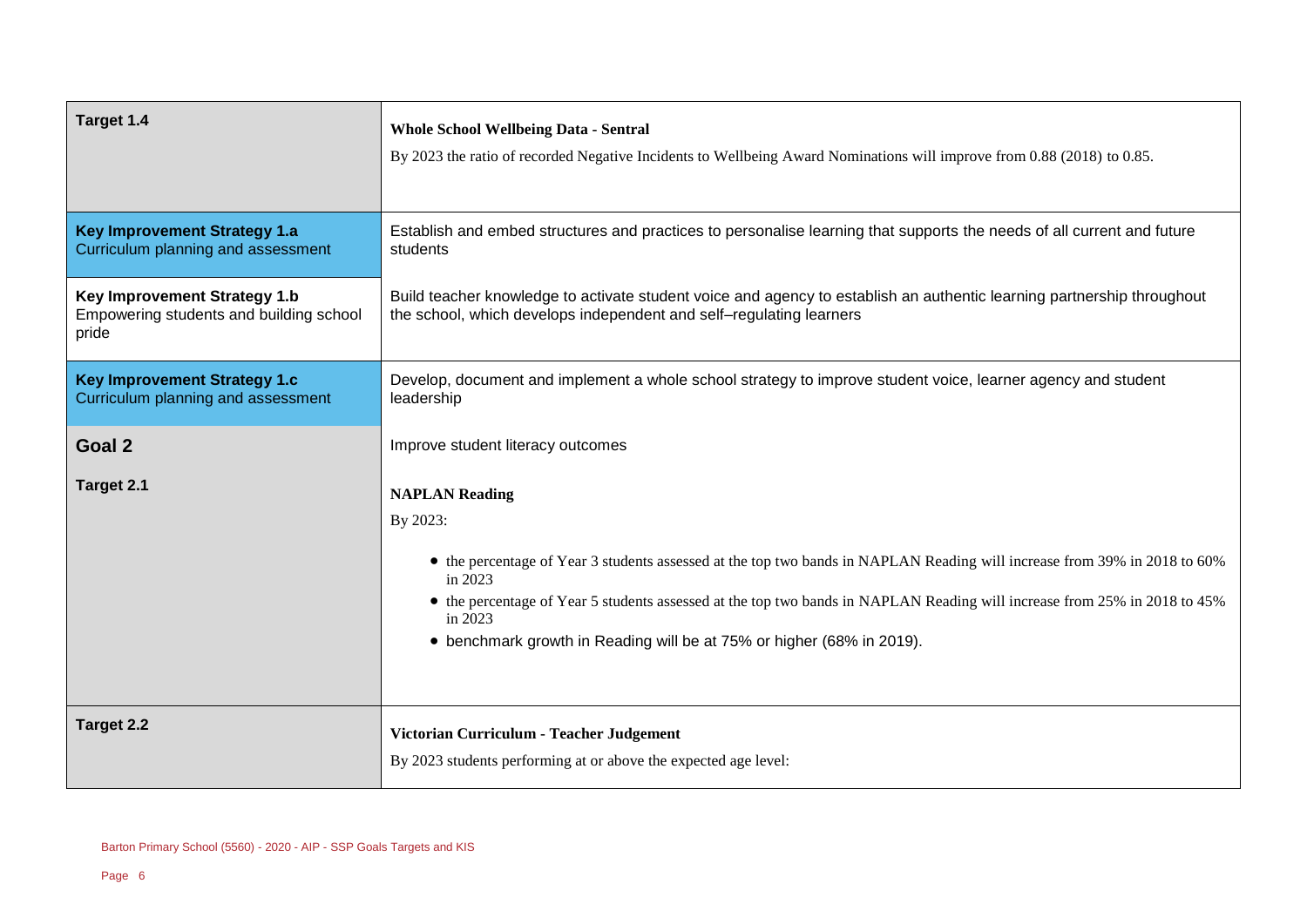|                                                                            | • Reading and Viewing will increase from 87% in 2019 to 90% in 2023<br>• Speaking and Listening will increase from 92% in 2019 to 95% in 2023<br>• Writing will increase from 83% in 2019 to 86% in 2023                                                                                                          |
|----------------------------------------------------------------------------|-------------------------------------------------------------------------------------------------------------------------------------------------------------------------------------------------------------------------------------------------------------------------------------------------------------------|
| Target 2.3                                                                 | <b>NAPLAN Writing</b><br>By 2023:<br>• the percentage of Year 3 students assessed at the top two bands in NAPLAN writing will increase from 33% in 2018 to 45%<br>in 2023<br>• the percentage of Year 5 students assessed at the top two bands in NAPLAN writing will increase from 6% in<br>2018 to 20% in 2023. |
| <b>Key Improvement Strategy 2.a</b><br><b>Building practice excellence</b> | Embed structures and practices to enable an agreed and consistent approach to the teaching of literacy                                                                                                                                                                                                            |
| <b>Key Improvement Strategy 2.b</b><br>Evaluating impact on learning       | Build teacher capability to utilise data and a range of assessment strategies to teach a differentiated and stimulating<br>literacy curriculum that targets each student's point of need                                                                                                                          |
| <b>Key Improvement Strategy 2.c</b><br><b>Building practice excellence</b> | Build teacher capacity to incorporate learner agency into everyday practice                                                                                                                                                                                                                                       |
| Goal <sub>3</sub>                                                          | Improve student numeracy outcomes                                                                                                                                                                                                                                                                                 |
| Target 3.1                                                                 | <b>NAPLAN</b><br>By 2023:                                                                                                                                                                                                                                                                                         |

 $\mathbf{r}$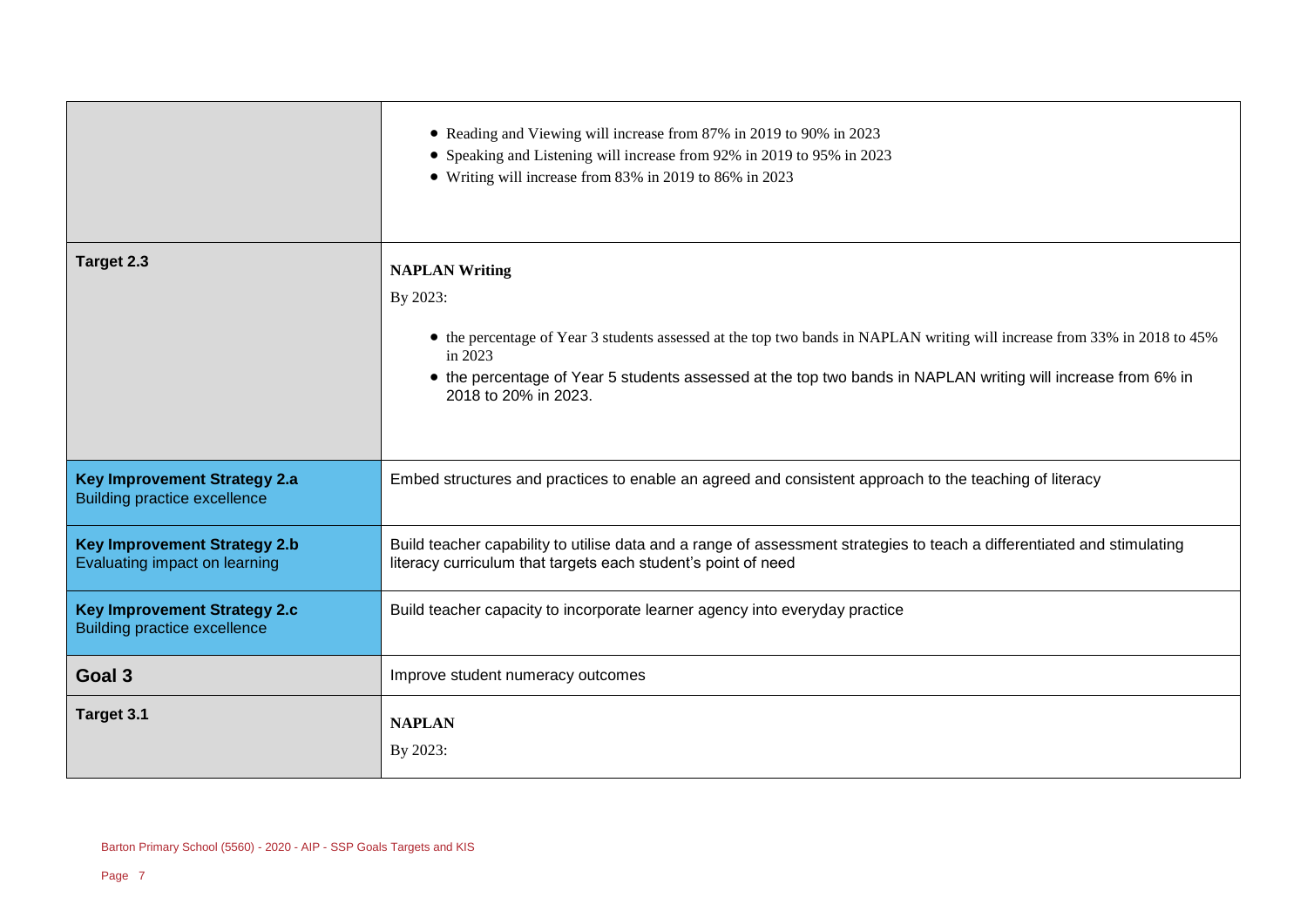|                                                                            | • the percentage of Year 3 students assessed at the top two bands in NAPLAN numeracy will increase from 21% in 2018 to<br>35% in 2023<br>• the percentage of Year 5 students assessed at the top two bands in NAPLAN numeracy will increase from 16% in 2018 to<br>30% in 2023<br>• benchmark growth in numeracy will be at 75% or greater (69% in 2019). |
|----------------------------------------------------------------------------|-----------------------------------------------------------------------------------------------------------------------------------------------------------------------------------------------------------------------------------------------------------------------------------------------------------------------------------------------------------|
| Target 3.2                                                                 | <b>SSS</b>                                                                                                                                                                                                                                                                                                                                                |
|                                                                            | By 2023, whole school positive endorsement for Collective efficacy will increase from 77% in 2018 to 85% in 2023.                                                                                                                                                                                                                                         |
| Target 3.3                                                                 | Victorian Curriculum - Teacher Judgement                                                                                                                                                                                                                                                                                                                  |
|                                                                            | By 2023 students performing at or above the expected age level:                                                                                                                                                                                                                                                                                           |
|                                                                            | • Measurement and Geometry will increase from 84% in 2019 to 90% in 2023                                                                                                                                                                                                                                                                                  |
|                                                                            | • Number and Algebra will increase from 87% in 2019 to 90% in 2023                                                                                                                                                                                                                                                                                        |
|                                                                            | • Statistics and Probability will increase from 91% in 2019 to 94% in 2023                                                                                                                                                                                                                                                                                |
| <b>Key Improvement Strategy 3.a</b><br>Curriculum planning and assessment  | Embed a teaching and learning model consistently across the school                                                                                                                                                                                                                                                                                        |
| <b>Key Improvement Strategy 3.b</b><br>Evaluating impact on learning       | Build teacher capability to utilise data and a range of assessment strategies to teach a differentiated and stimulating<br>numeracy curriculum that targets each student's point of need                                                                                                                                                                  |
| <b>Key Improvement Strategy 3.c</b><br><b>Building practice excellence</b> | Embed structures and practices to enable an agreed and consistent approach to the teaching of numeracy                                                                                                                                                                                                                                                    |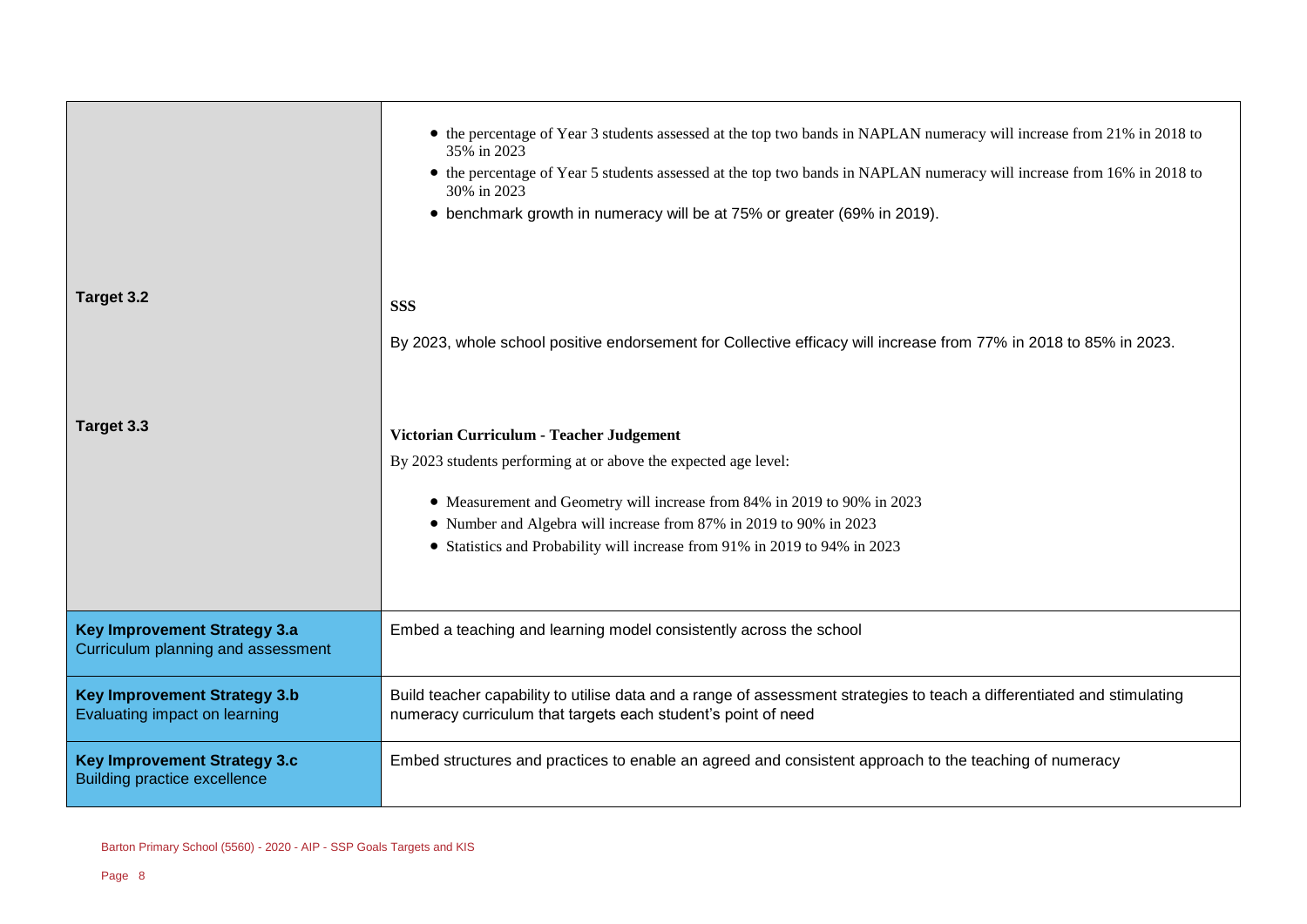Barton Primary School (5560) - 2020 - AIP - SSP Goals Targets and KIS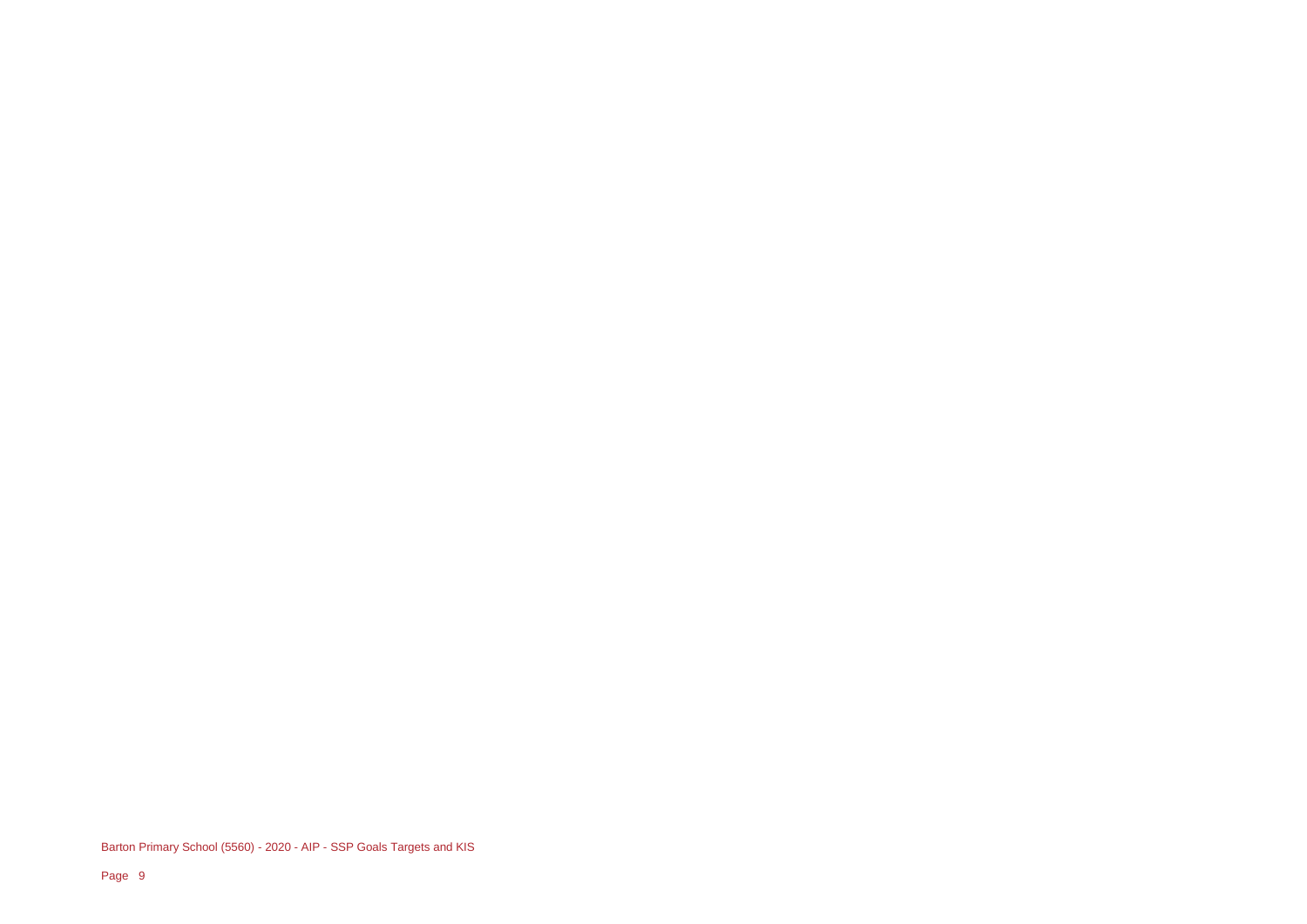### **Select Annual Goals and KIS**

| <b>Four Year Strategic Goals</b>            | Is this<br>selected for<br>focus this<br>year? | <b>Four Year Strategic Targets</b>                                                                                                                                                                                                                                                                                                        | 12 month target<br>The 12 month target is an incremental step<br>towards meeting the 4-year target, using the<br>same data set.                                                                                                                                                            |
|---------------------------------------------|------------------------------------------------|-------------------------------------------------------------------------------------------------------------------------------------------------------------------------------------------------------------------------------------------------------------------------------------------------------------------------------------------|--------------------------------------------------------------------------------------------------------------------------------------------------------------------------------------------------------------------------------------------------------------------------------------------|
| Improve student engagement and<br>wellbeing | Yes                                            | <b>Attitudes to School Survey (AToSS)</b><br>By 2023 whole school positive endorsement of:<br>• Student voice and agency will increase from 74% in 2018<br>to 84% in 2023.<br>• Stimulated learning will increase from 88% in 2018 to 93%<br>in 2023.<br>• Learning confidence will increase from 86% per cent in<br>2018 to 90% in 2023. | By the end of 2020 whole school positive<br>endorsement of:<br>Student voice and agency will<br>increase to 77%.<br>Stimulated learning will increase<br>to 89%<br>Learning confidence will increase<br>to 87%                                                                             |
|                                             |                                                | <b>School Staff Survey (SSS)</b><br>By 2023 the per cent of staff positive about:<br>• School climate will increase from 78% in 2018 to 90% in 2023<br>• Academic emphasis will increase from 74% in 2018 to 84%<br>in 2023.<br><b>Parent Opinion Survey (POS)</b>                                                                        | School Staff Survey (SSS)<br>By the end of 2020 the per cent of staff<br>positive about:<br>School climate will increase to<br>80%<br>Academic emphasis will increase<br>$\bullet$<br>to 76%<br>By the end of 2020:<br>Parent overall satisfaction with<br>the school will increase to 82% |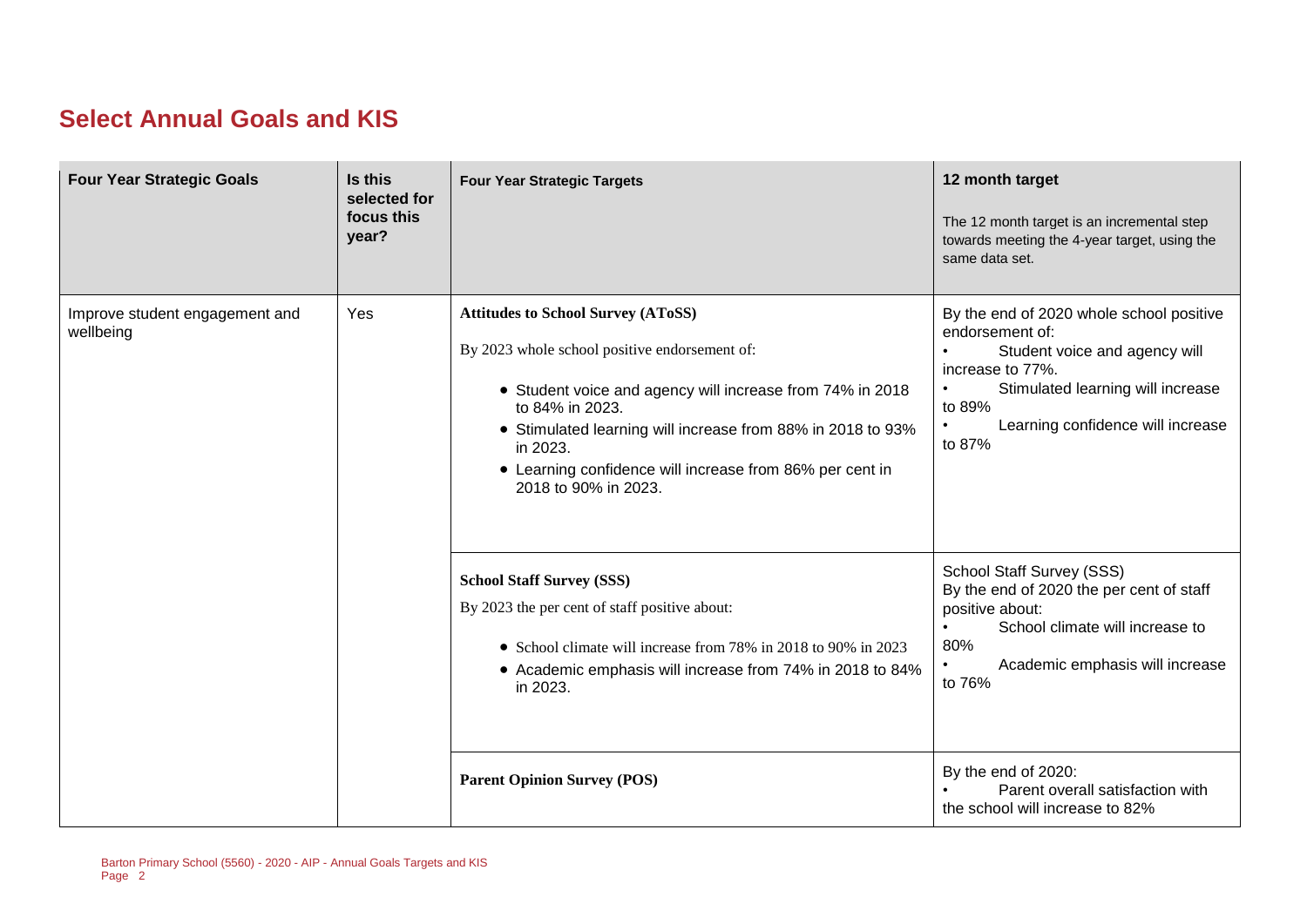|                                   |     | By 2023:<br>• Parent overall satisfaction with the school will increase from<br>81% in 2018 to 90% in 2023<br>• Parent involvement and participation will increase from<br>60% in 2018 to 75% in 2023.                                                                                                                                                                                              | Parent involvement and<br>participation will increase to 62%                                                                                                                                                                                                                       |
|-----------------------------------|-----|-----------------------------------------------------------------------------------------------------------------------------------------------------------------------------------------------------------------------------------------------------------------------------------------------------------------------------------------------------------------------------------------------------|------------------------------------------------------------------------------------------------------------------------------------------------------------------------------------------------------------------------------------------------------------------------------------|
|                                   |     | <b>Whole School Wellbeing Data - Sentral</b><br>By 2023 the ratio of recorded Negative Incidents to Wellbeing Award<br>Nominations will improve from 0.88 (2018) to 0.85.                                                                                                                                                                                                                           | By the end of 2020:<br>The ratio of negative incidents to<br>wellbeing award nominations will improve<br>to 0.86                                                                                                                                                                   |
| Improve student literacy outcomes | Yes | <b>NAPLAN Reading</b><br>By 2023:<br>• the percentage of Year 3 students assessed at the top two bands in<br>NAPLAN Reading will increase from 39% in 2018 to 60% in<br>2023<br>• the percentage of Year 5 students assessed at the top two bands in<br>NAPLAN Reading will increase from 25% in 2018 to 45% in<br>2023<br>• benchmark growth in Reading will be at 75% or higher<br>(68% in 2019). | By the end of 2020:<br>the percentage of Year 3<br>students assessed at the top two bands<br>in NAPLAN Reading will be 41%<br>the percentage of Year 5<br>students assessed at the top two bands<br>in NAPLAN Reading will be 28%<br>benchmark growth in Reading will<br>be at 70% |
|                                   |     | Victorian Curriculum - Teacher Judgement<br>By 2023 students performing at or above the expected age level:                                                                                                                                                                                                                                                                                         | By the end of 2020 students performing<br>at or above the expected age level:<br>Reading and Viewing will be 88%<br>Speaking and Listening will be<br>93%                                                                                                                          |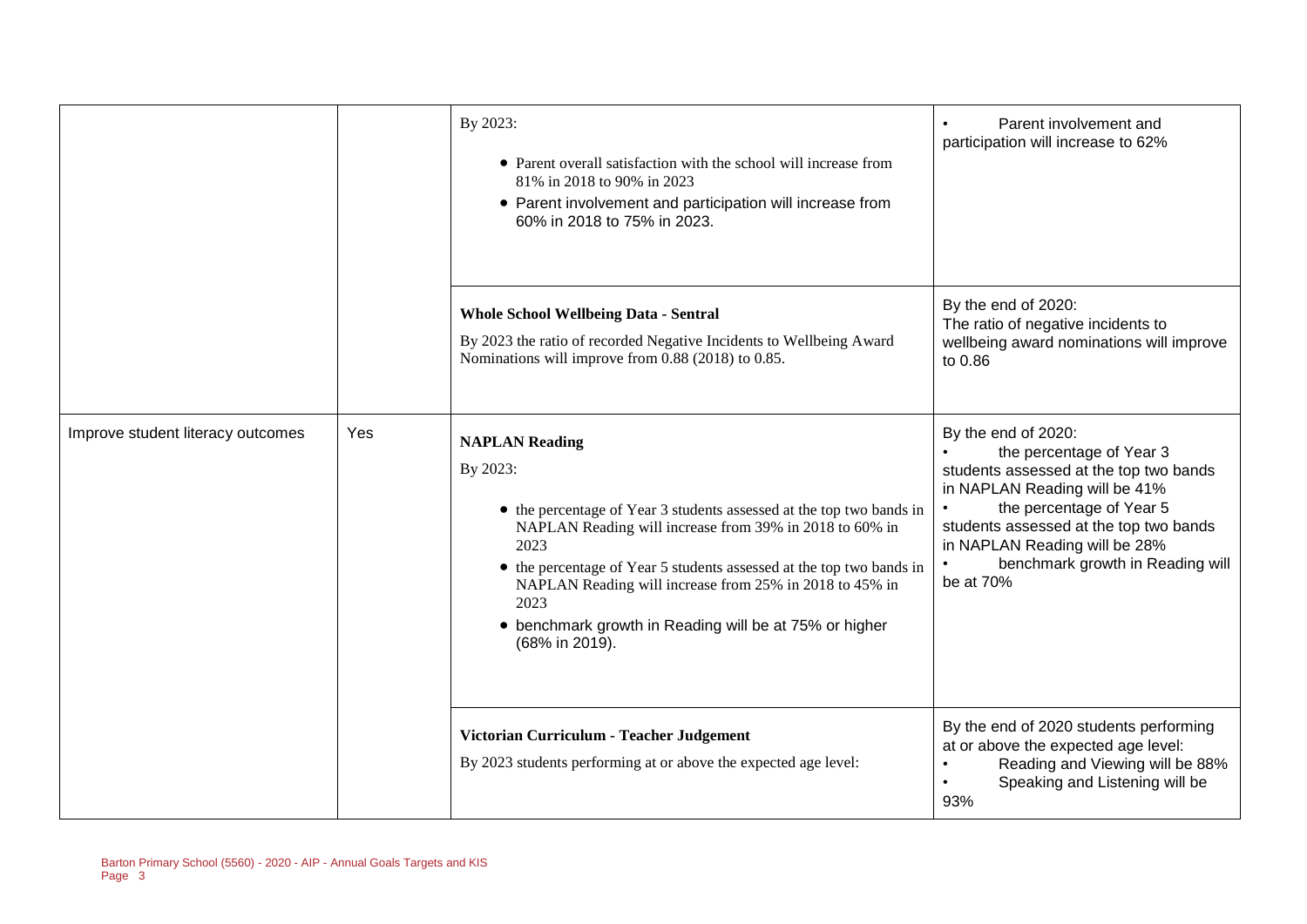|                                   |     | • Reading and Viewing will increase from 87% in 2019 to 90% in<br>2023<br>• Speaking and Listening will increase from 92% in 2019 to 95%<br>in $2023$<br>• Writing will increase from 83% in 2019 to 86% in 2023                                                                                                                                                                                | Writing will be 84%                                                                                                                                                                                                                                                                |
|-----------------------------------|-----|-------------------------------------------------------------------------------------------------------------------------------------------------------------------------------------------------------------------------------------------------------------------------------------------------------------------------------------------------------------------------------------------------|------------------------------------------------------------------------------------------------------------------------------------------------------------------------------------------------------------------------------------------------------------------------------------|
|                                   |     | <b>NAPLAN Writing</b><br>By 2023:<br>• the percentage of Year 3 students assessed at the top two bands in<br>NAPLAN writing will increase from 33% in 2018 to 45% in<br>2023<br>• the percentage of Year 5 students assessed at the top two<br>bands in NAPLAN writing will increase from 6% in 2018 to<br>20% in 2023.                                                                         | By the end of 2020:<br>the percentage of Year 3<br>students assessed at the top two bands<br>in NAPLAN writing will be 35%<br>the percentage of Year 5<br>students assessed at the top two bands<br>in NAPLAN writing will be 8%                                                   |
| Improve student numeracy outcomes | Yes | <b>NAPLAN</b><br>By 2023:<br>• the percentage of Year 3 students assessed at the top two bands in<br>NAPLAN numeracy will increase from 21% in 2018 to 35% in<br>2023<br>• the percentage of Year 5 students assessed at the top two bands in<br>NAPLAN numeracy will increase from 16% in 2018 to 30% in<br>2023<br>• benchmark growth in numeracy will be at 75% or greater<br>(69% in 2019). | By the end of 2020:<br>the percentage of Year 3<br>students assessed at the top two bands<br>in NAPLAN numeracy will be 23%<br>the percentage of Year 5<br>students assessed at the top two bands<br>in NAPLAN numeracy will be 18%<br>benchmark growth in numeracy<br>will be 71% |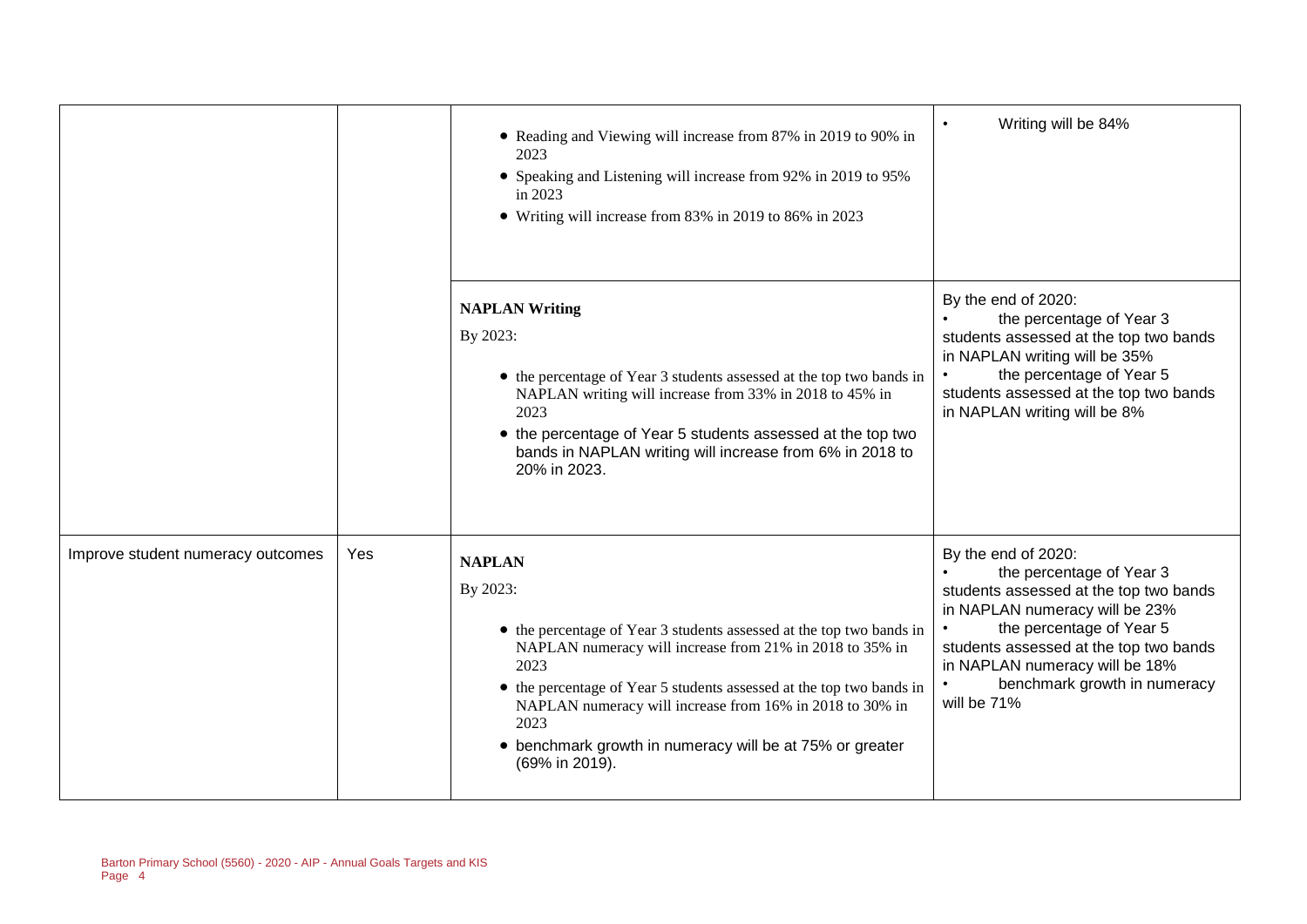|  | <b>SSS</b><br>By 2023, whole school positive endorsement for Collective efficacy<br>will increase from 77% in 2018 to 85% in 2023.                                                                                                                                                                                                                   | By the end of 2020, whole school positive<br>endorsement for Collective will be 79%                                                                                                                                                 |
|--|------------------------------------------------------------------------------------------------------------------------------------------------------------------------------------------------------------------------------------------------------------------------------------------------------------------------------------------------------|-------------------------------------------------------------------------------------------------------------------------------------------------------------------------------------------------------------------------------------|
|  | Victorian Curriculum - Teacher Judgement<br>By 2023 students performing at or above the expected age level:<br>• Measurement and Geometry will increase from 84% in 2019 to<br>90% in 2023<br>• Number and Algebra will increase from 87% in 2019 to 90% in<br>2023<br>• Statistics and Probability will increase from 91% in 2019 to 94%<br>in 2023 | By the end of 2020 students performing<br>at or above the expected age level:<br>Measurement and Geometry will<br>be 85.5%<br>Number and Algebra will be 88%<br>$\bullet$<br>Statistics and Probability will be<br>$\bullet$<br>92% |

| Goal 1              | Improve student engagement and wellbeing                                                                                                                                                           |
|---------------------|----------------------------------------------------------------------------------------------------------------------------------------------------------------------------------------------------|
| 12 Month Target 1.1 | By the end of 2020 whole school positive endorsement of:<br>Student voice and agency will increase to 77%.<br>Stimulated learning will increase to 89%<br>Learning confidence will increase to 87% |
| 12 Month Target 1.2 | School Staff Survey (SSS)<br>By the end of 2020 the per cent of staff positive about:                                                                                                              |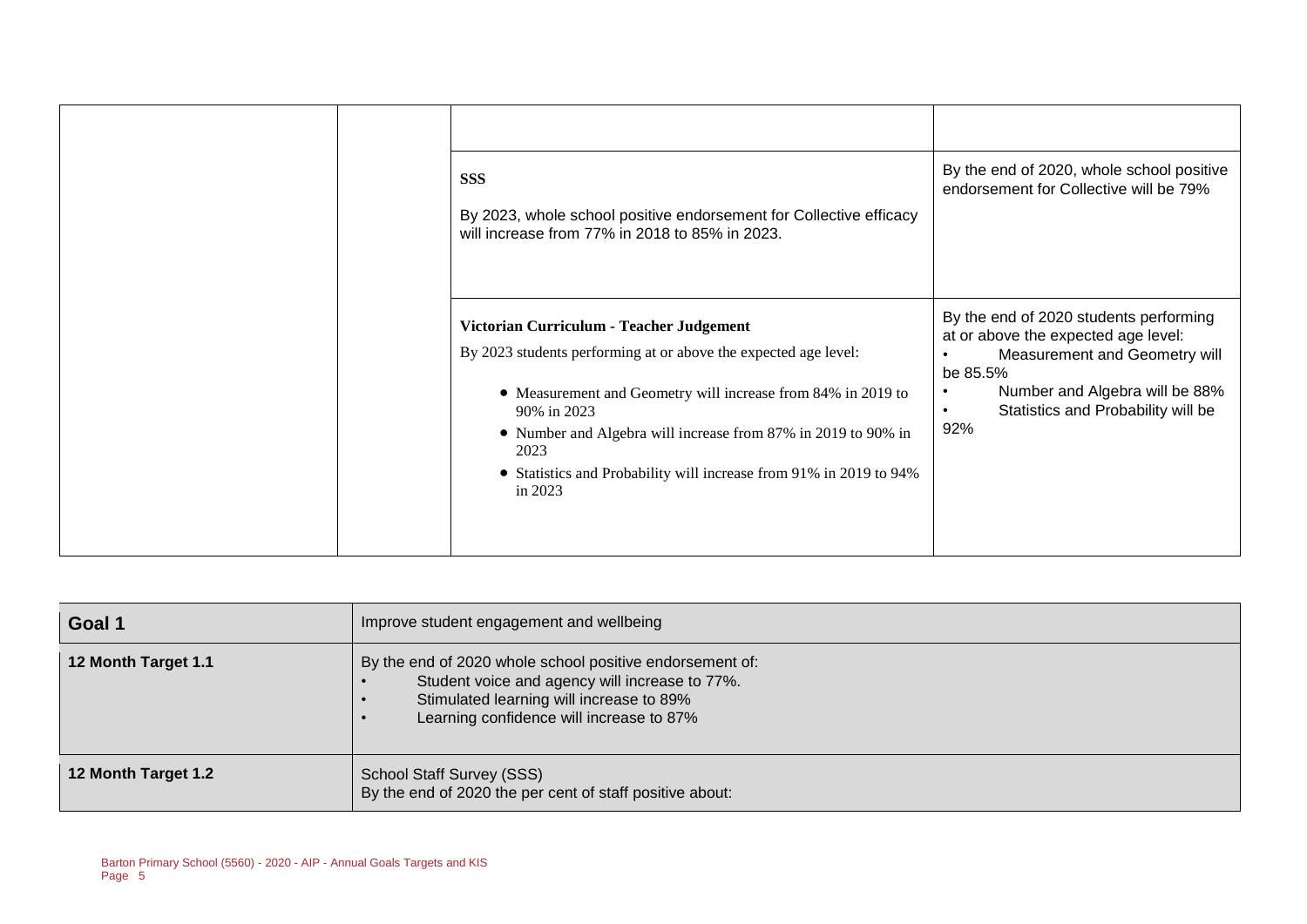|                                                                                                                                                                                                                                                                                           | School climate will increase to 80%<br>Academic emphasis will increase to 76%                                                                                                                                                                                                                                                                                                                                                                                                                                                                                                                                                                                                                                                                         |                                              |  |  |
|-------------------------------------------------------------------------------------------------------------------------------------------------------------------------------------------------------------------------------------------------------------------------------------------|-------------------------------------------------------------------------------------------------------------------------------------------------------------------------------------------------------------------------------------------------------------------------------------------------------------------------------------------------------------------------------------------------------------------------------------------------------------------------------------------------------------------------------------------------------------------------------------------------------------------------------------------------------------------------------------------------------------------------------------------------------|----------------------------------------------|--|--|
| 12 Month Target 1.3                                                                                                                                                                                                                                                                       | By the end of 2020:<br>Parent overall satisfaction with the school will increase to 82%<br>Parent involvement and participation will increase to 62%<br>$\bullet$                                                                                                                                                                                                                                                                                                                                                                                                                                                                                                                                                                                     |                                              |  |  |
| 12 Month Target 1.4                                                                                                                                                                                                                                                                       | By the end of 2020:<br>The ratio of negative incidents to wellbeing award nominations will improve to 0.86                                                                                                                                                                                                                                                                                                                                                                                                                                                                                                                                                                                                                                            |                                              |  |  |
| <b>Key Improvement Strategies</b>                                                                                                                                                                                                                                                         |                                                                                                                                                                                                                                                                                                                                                                                                                                                                                                                                                                                                                                                                                                                                                       | Is this KIS selected for focus this<br>year? |  |  |
| KIS <sub>1</sub><br>Curriculum planning and assessment                                                                                                                                                                                                                                    | Establish and embed structures and practices to personalise learning that supports the<br>needs of all current and future students                                                                                                                                                                                                                                                                                                                                                                                                                                                                                                                                                                                                                    | <b>No</b>                                    |  |  |
| KIS <sub>2</sub><br>Empowering students and building<br>school pride                                                                                                                                                                                                                      | Build teacher knowledge to activate student voice and agency to establish an authentic<br>learning partnership throughout the school, which develops independent and self-<br>regulating learners                                                                                                                                                                                                                                                                                                                                                                                                                                                                                                                                                     | No                                           |  |  |
| KIS <sub>3</sub><br>Curriculum planning and assessment                                                                                                                                                                                                                                    | Develop, document and implement a whole school strategy to improve student voice,<br>learner agency and student leadership                                                                                                                                                                                                                                                                                                                                                                                                                                                                                                                                                                                                                            | Yes                                          |  |  |
| Explain why the school has selected this<br>KIS as a focus for this year. Please make<br>reference to the self-evaluation, relevant<br>school data, the progress against School<br>Strategic Plan (SSP) goals, targets, and the<br>diagnosis of issues requiring particular<br>attention. | The Panel from our recent school review found the school had a number of student leadership opportunities in place but found<br>that students didn't have a voice at school in terms of decision making or influencing teaching and learning practices. The<br>Panel found there were fewer opportunities for students to demonstrate learner agency in order to influence curriculum design<br>and delivery, and to provide authentic feedback to teachers on the impact teachers were having on teaching and learning<br>practices.<br>We have selected KIS 1c in order to improve student engagement and wellbeing. By focusing on student voice, agency and<br>leadership will have a positive impact on our whole school and in return our data. |                                              |  |  |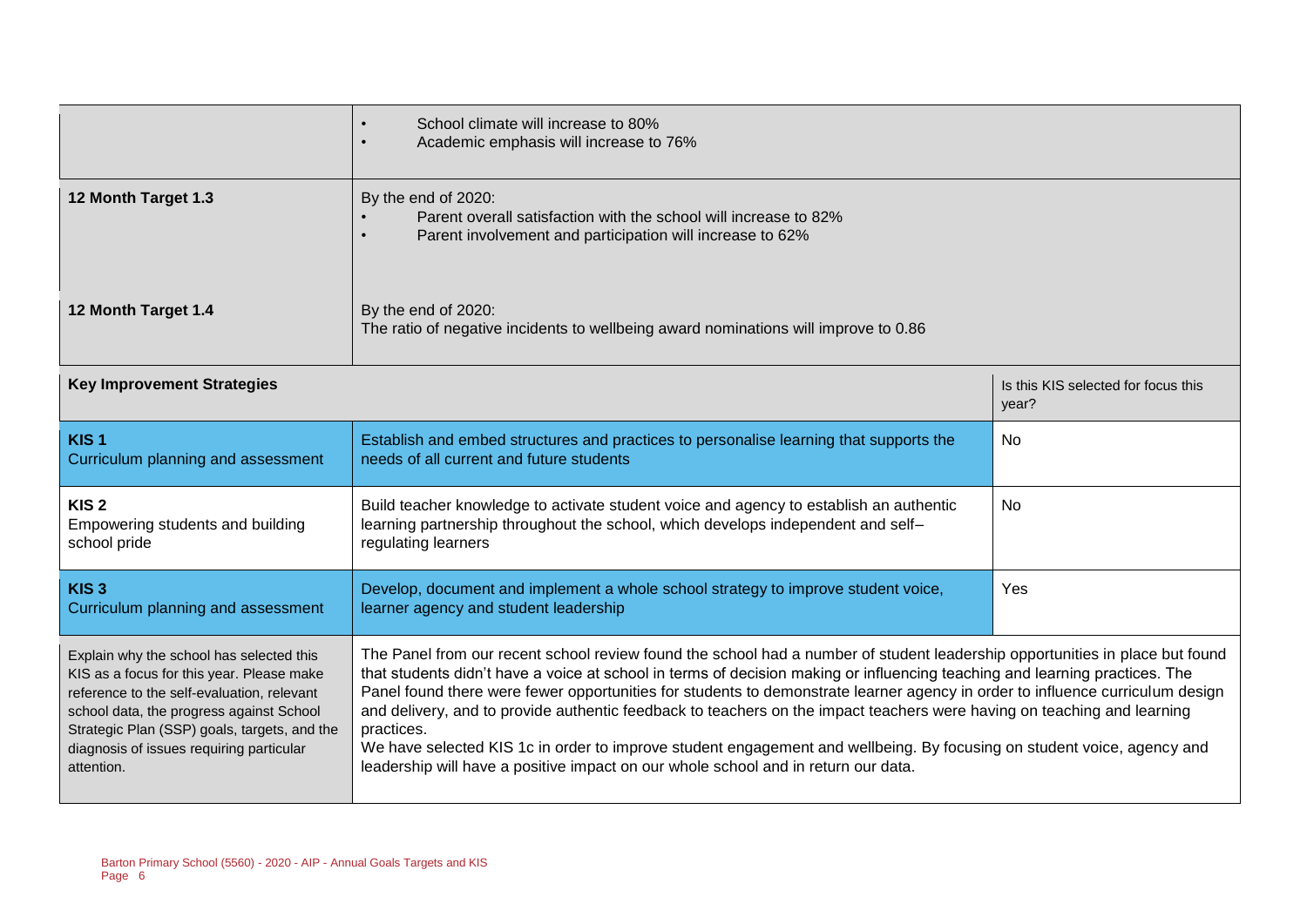| Goal <sub>2</sub>                                       | Improve student literacy outcomes                                                                                                                                                                                                                                                             |                                              |  |  |
|---------------------------------------------------------|-----------------------------------------------------------------------------------------------------------------------------------------------------------------------------------------------------------------------------------------------------------------------------------------------|----------------------------------------------|--|--|
| 12 Month Target 2.1                                     | By the end of 2020:<br>the percentage of Year 3 students assessed at the top two bands in NAPLAN Reading will be 41%<br>the percentage of Year 5 students assessed at the top two bands in NAPLAN Reading will be 28%<br>$\bullet$<br>benchmark growth in Reading will be at 70%<br>$\bullet$ |                                              |  |  |
| 12 Month Target 2.2                                     | By the end of 2020 students performing at or above the expected age level:<br>Reading and Viewing will be 88%<br>Speaking and Listening will be 93%<br>Writing will be 84%<br>$\bullet$                                                                                                       |                                              |  |  |
| 12 Month Target 2.3                                     | By the end of 2020:<br>the percentage of Year 3 students assessed at the top two bands in NAPLAN writing will be 35%<br>the percentage of Year 5 students assessed at the top two bands in NAPLAN writing will be 8%<br>$\bullet$                                                             |                                              |  |  |
| <b>Key Improvement Strategies</b>                       |                                                                                                                                                                                                                                                                                               | Is this KIS selected for focus this<br>year? |  |  |
| KIS <sub>1</sub><br><b>Building practice excellence</b> | Embed structures and practices to enable an agreed and consistent approach to the<br>teaching of literacy                                                                                                                                                                                     | Yes                                          |  |  |
| KIS <sub>2</sub><br>Evaluating impact on learning       | Build teacher capability to utilise data and a range of assessment strategies to teach a<br>differentiated and stimulating literacy curriculum that targets each student's point of need                                                                                                      | No                                           |  |  |
| KIS <sub>3</sub><br><b>Building practice excellence</b> | Build teacher capacity to incorporate learner agency into everyday practice                                                                                                                                                                                                                   | No                                           |  |  |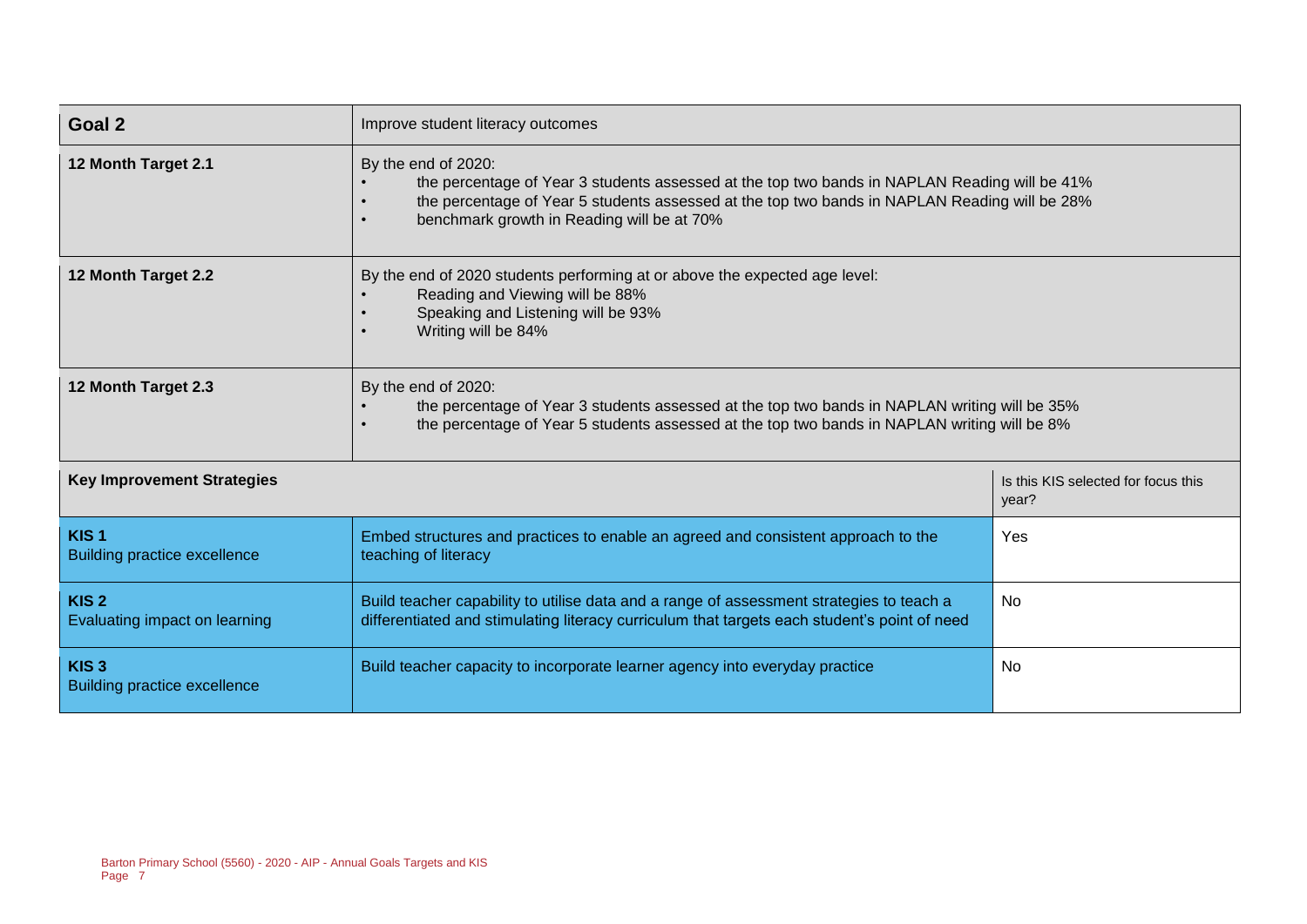| Explain why the school has selected this<br>KIS as a focus for this year. Please make<br>reference to the self-evaluation, relevant<br>school data, the progress against School<br>Strategic Plan (SSP) goals, targets, and the<br>diagnosis of issues requiring particular<br>attention. | Through our recent school review and feedback from staff we acknowledge a need to form and embed structures and<br>practices that are consistent school wide. Being in our first year of our recent School Strategic Plan we believe this is a great<br>opportunity to focus on this area in order to achieve our goal to improve student literacy outcomes. The experience of our<br>current teaching is limited. By focusing on Literacy structures and practices we will build teacher capacity throughout the<br>school. In return student learning outcomes will reflect the schools commitment to our Literacy goal. |                                              |  |  |
|-------------------------------------------------------------------------------------------------------------------------------------------------------------------------------------------------------------------------------------------------------------------------------------------|----------------------------------------------------------------------------------------------------------------------------------------------------------------------------------------------------------------------------------------------------------------------------------------------------------------------------------------------------------------------------------------------------------------------------------------------------------------------------------------------------------------------------------------------------------------------------------------------------------------------------|----------------------------------------------|--|--|
| Goal 3                                                                                                                                                                                                                                                                                    | Improve student numeracy outcomes                                                                                                                                                                                                                                                                                                                                                                                                                                                                                                                                                                                          |                                              |  |  |
| 12 Month Target 3.1                                                                                                                                                                                                                                                                       | By the end of 2020:<br>the percentage of Year 3 students assessed at the top two bands in NAPLAN numeracy will be 23%<br>the percentage of Year 5 students assessed at the top two bands in NAPLAN numeracy will be 18%<br>benchmark growth in numeracy will be 71%                                                                                                                                                                                                                                                                                                                                                        |                                              |  |  |
| 12 Month Target 3.2                                                                                                                                                                                                                                                                       | By the end of 2020, whole school positive endorsement for Collective will be 79%                                                                                                                                                                                                                                                                                                                                                                                                                                                                                                                                           |                                              |  |  |
| 12 Month Target 3.3                                                                                                                                                                                                                                                                       | By the end of 2020 students performing at or above the expected age level:<br>Measurement and Geometry will be 85.5%<br>Number and Algebra will be 88%<br>Statistics and Probability will be 92%                                                                                                                                                                                                                                                                                                                                                                                                                           |                                              |  |  |
| <b>Key Improvement Strategies</b>                                                                                                                                                                                                                                                         |                                                                                                                                                                                                                                                                                                                                                                                                                                                                                                                                                                                                                            | Is this KIS selected for focus this<br>year? |  |  |
| KIS <sub>1</sub><br>Curriculum planning and assessment                                                                                                                                                                                                                                    | Embed a teaching and learning model consistently across the school<br>No                                                                                                                                                                                                                                                                                                                                                                                                                                                                                                                                                   |                                              |  |  |
| KIS <sub>2</sub><br>Evaluating impact on learning                                                                                                                                                                                                                                         | Build teacher capability to utilise data and a range of assessment strategies to teach a<br>No<br>differentiated and stimulating numeracy curriculum that targets each student's point of<br>need                                                                                                                                                                                                                                                                                                                                                                                                                          |                                              |  |  |
| KIS <sub>3</sub><br><b>Building practice excellence</b>                                                                                                                                                                                                                                   | Embed structures and practices to enable an agreed and consistent approach to the<br>Yes<br>teaching of numeracy                                                                                                                                                                                                                                                                                                                                                                                                                                                                                                           |                                              |  |  |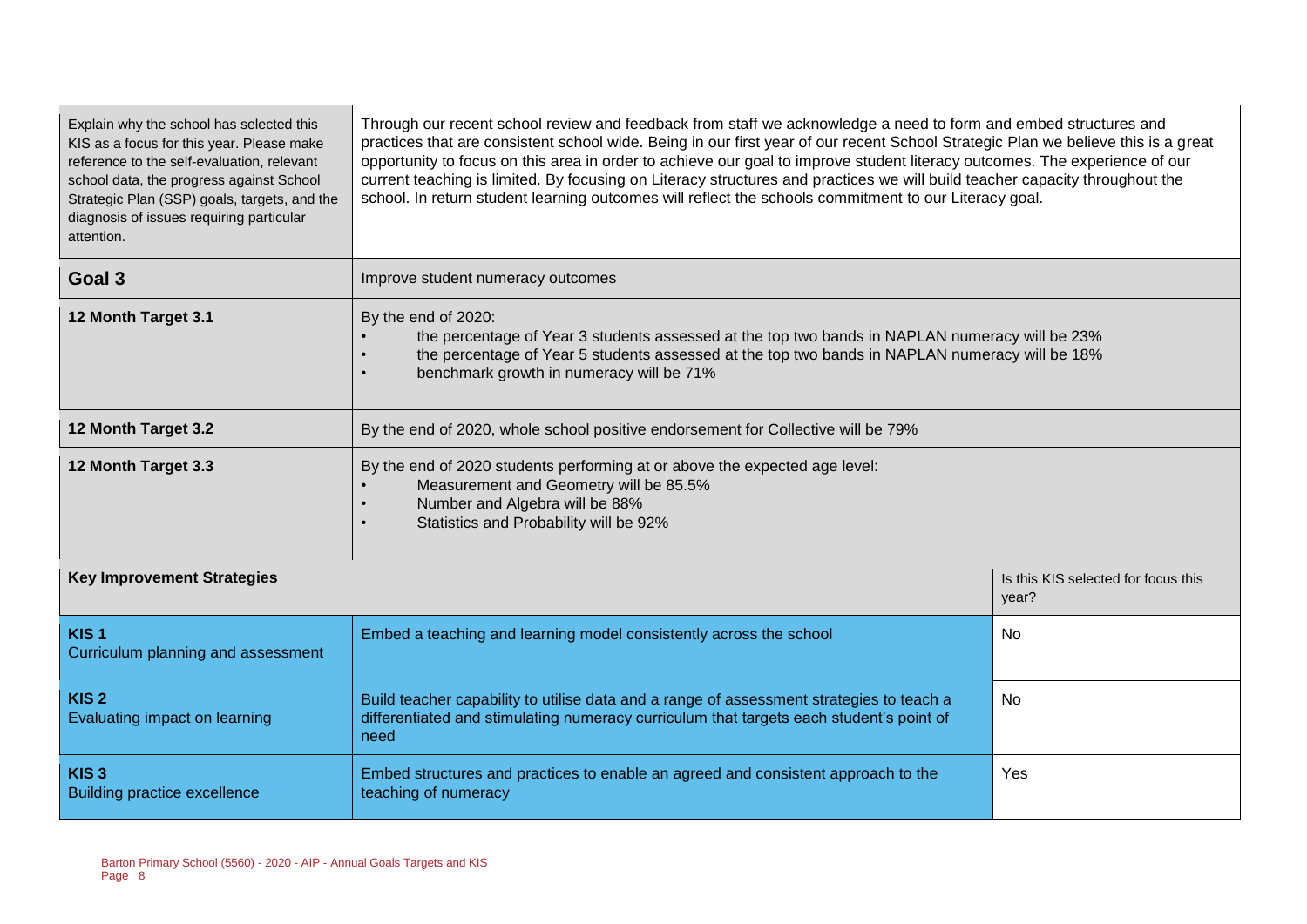| Explain why the school has selected this<br>KIS as a focus for this year. Please make<br>reference to the self-evaluation, relevant<br>school data, the progress against School<br>Strategic Plan (SSP) goals, targets, and the<br>diagnosis of issues requiring particular<br>attention. | Through our recent school review and feedback from staff we acknowledge a need to form and embed structures and<br>practices that are consistent school wide. Being in our first year of our recent School Strategic Plan we believe this is a great<br>opportunity to focus on this area in order to achieve our goal to improve student numeracy outcomes. The experience of our<br>current teaching is limited. By focusing on Numeracy structures and practices we will build teacher capacity throughout the<br>school In return student learning outcomes will reflect the schools commitment to our Numeracy goal. |
|-------------------------------------------------------------------------------------------------------------------------------------------------------------------------------------------------------------------------------------------------------------------------------------------|---------------------------------------------------------------------------------------------------------------------------------------------------------------------------------------------------------------------------------------------------------------------------------------------------------------------------------------------------------------------------------------------------------------------------------------------------------------------------------------------------------------------------------------------------------------------------------------------------------------------------|
|                                                                                                                                                                                                                                                                                           |                                                                                                                                                                                                                                                                                                                                                                                                                                                                                                                                                                                                                           |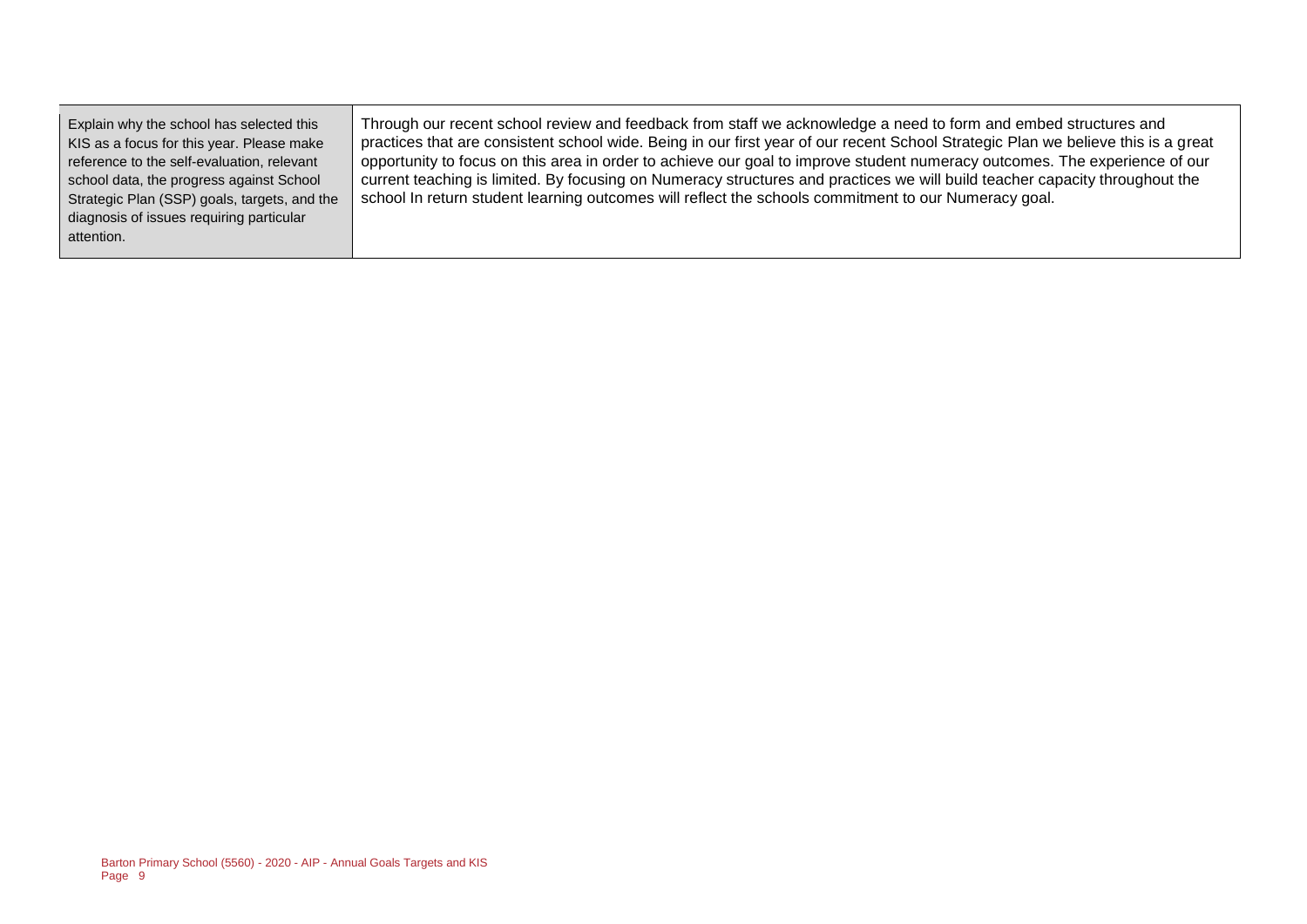### **Define Actions, Outcomes and Activities**

| Goal 1                                                    | Improve student engagement and wellbeing                                                                                                                                                                                                                                                                                   |
|-----------------------------------------------------------|----------------------------------------------------------------------------------------------------------------------------------------------------------------------------------------------------------------------------------------------------------------------------------------------------------------------------|
| 12 Month Target 1.1                                       | By the end of 2020 whole school positive endorsement of:<br>Student voice and agency will increase to 77%.<br>Stimulated learning will increase to 89%<br>$\bullet$<br>Learning confidence will increase to 87%                                                                                                            |
| 12 Month Target 1.2                                       | <b>School Staff Survey (SSS)</b><br>By the end of 2020 the per cent of staff positive about:<br>School climate will increase to 80%<br>Academic emphasis will increase to 76%<br>$\bullet$                                                                                                                                 |
| 12 Month Target 1.3                                       | By the end of 2020:<br>Parent overall satisfaction with the school will increase to 82%<br>Parent involvement and participation will increase to 62%<br>$\bullet$                                                                                                                                                          |
| 12 Month Target 1.4                                       | By the end of 2020:<br>The ratio of negative incidents to wellbeing award nominations will improve to 0.86                                                                                                                                                                                                                 |
| KIS <sub>1</sub><br>Curriculum planning and<br>assessment | Develop, document and implement a whole school strategy to improve student voice, learner agency and student leadership                                                                                                                                                                                                    |
| <b>Actions</b>                                            | - Develop whole-school understanding of student voice, learner agency and student leadership through the successful completion of<br>all relevant BeYou modules.<br>- Develop a whole-school understanding of School Wide Positive Behaviour Support Framework. Embed use within classroom and<br>across the whole school. |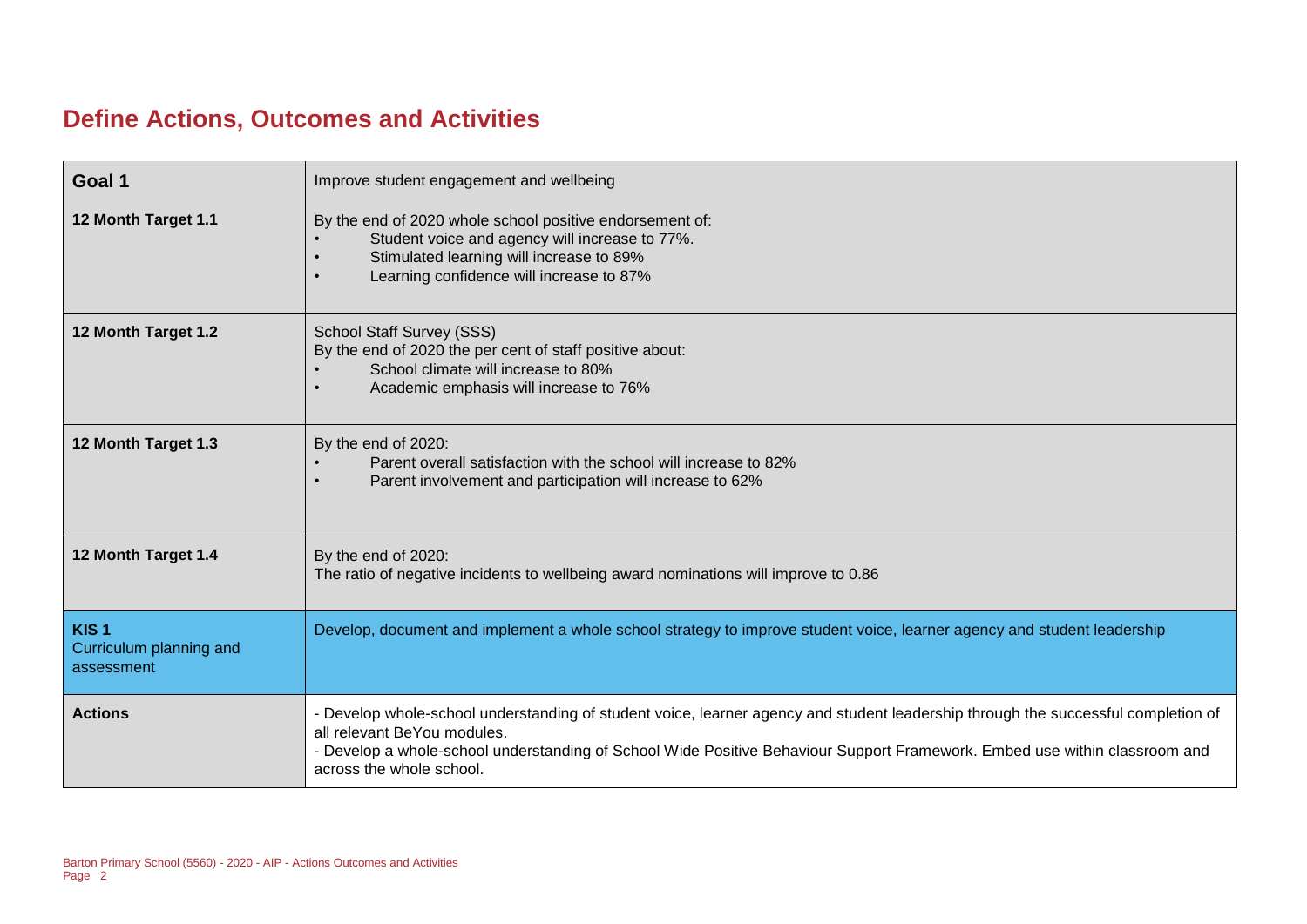| <b>Outcomes</b>                  | Leaders will:<br>Model positive and respectful relationships at all times<br>Identify relevant BeYou modules for completion by staff<br>$\bullet$<br>Have a strong understanding of BeYou<br>$\bullet$<br>Have a strong understanding of SWPBS<br>٠<br>Regularly monitor implementation and effectiveness of SWPBS<br>Support staff to use effective classroom practices<br>Teachers will:<br>Complete relevant BeYou modules<br>Understand what BeYou is<br>Consistently implement the principles of BeYou<br>Understand what SWPB is<br>Consistently implement SWPBS at all times<br>Model positive and respectful relationships<br>Develop Individual Plans for students at risk<br>Students will:<br>Be able to identify the school's expected behaviours<br>Be able to identify the SWPBS in action (eg. Specific examples in their classes)<br>Applying strategies to develop as independent and self-related learners |  |  |  |  |
|----------------------------------|------------------------------------------------------------------------------------------------------------------------------------------------------------------------------------------------------------------------------------------------------------------------------------------------------------------------------------------------------------------------------------------------------------------------------------------------------------------------------------------------------------------------------------------------------------------------------------------------------------------------------------------------------------------------------------------------------------------------------------------------------------------------------------------------------------------------------------------------------------------------------------------------------------------------------|--|--|--|--|
| <b>Success Indicators</b>        | Leaders:<br>Minutes from meetings and professional learning<br>$\bullet$<br>Expectations and clear processes for documentation of incidents in Sentral<br>Whole school data (SWPB data)<br>Teachers:<br>Whole school data (School Staff Survey)<br>Records of individual interventions and plans for students<br>Students:<br>Whole school data (ATSoSS)<br>$\bullet$<br>Conversations/Feedback to teacher<br>$\bullet$<br>AToSS data managing bullying, effective classroom behaviour increase 5%<br>$\bullet$                                                                                                                                                                                                                                                                                                                                                                                                              |  |  |  |  |
| <b>Activities and Milestones</b> | Is this a PL<br>When<br>Who<br><b>Budget</b><br><b>Priority</b>                                                                                                                                                                                                                                                                                                                                                                                                                                                                                                                                                                                                                                                                                                                                                                                                                                                              |  |  |  |  |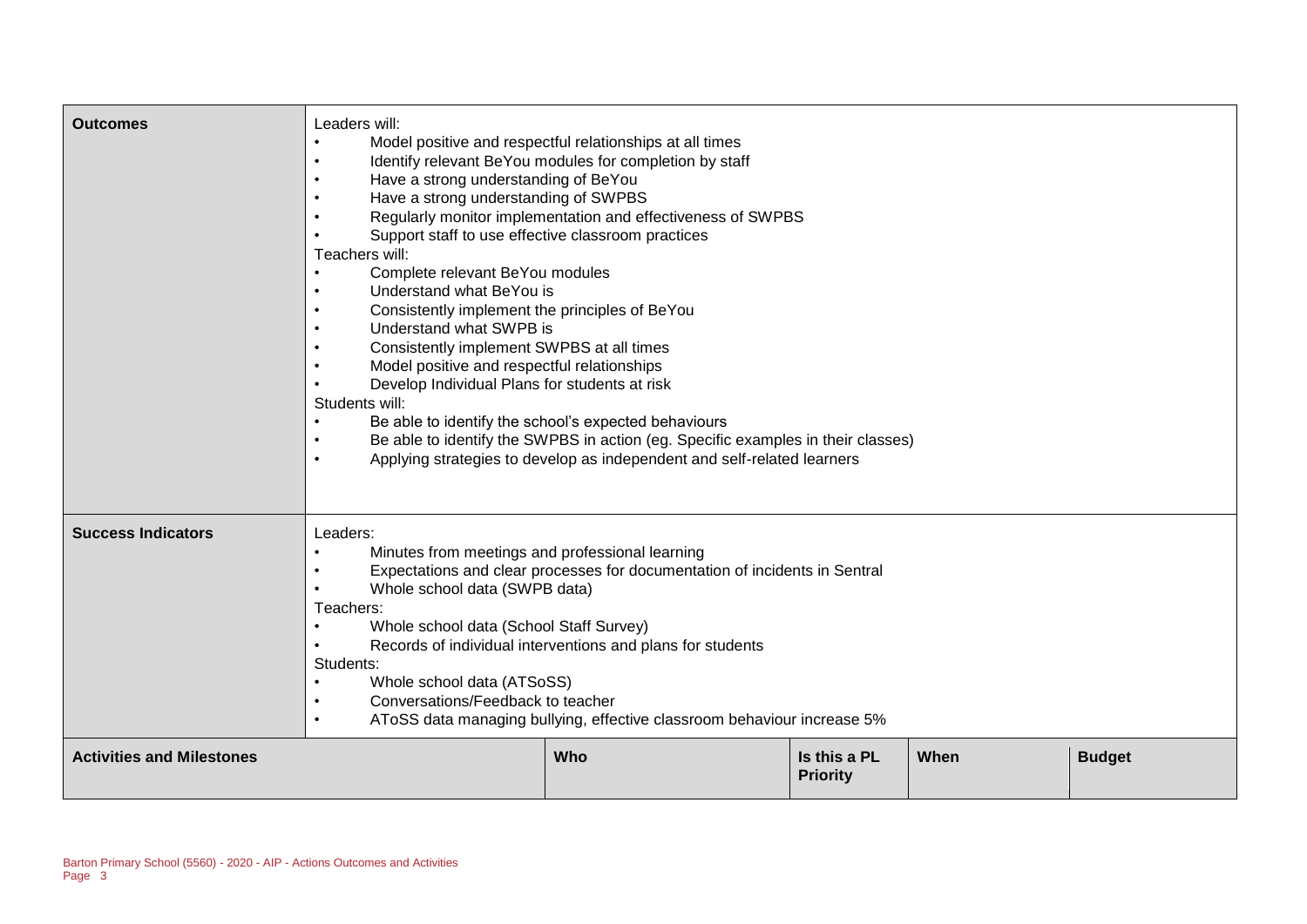| Teachers complete relevant BeYou modules                                                                                                                                                                                                       |                                                                                                                                                                                                                                                                     | ☑ Education Support<br>$\overline{\mathbf{z}}$ Teacher(s)                                                       | $\overline{M}$ PLP<br>Priority | from:<br>Term 1<br>to:<br>Term 4 | \$1,000.00<br>Equity funding will<br>be used                  |
|------------------------------------------------------------------------------------------------------------------------------------------------------------------------------------------------------------------------------------------------|---------------------------------------------------------------------------------------------------------------------------------------------------------------------------------------------------------------------------------------------------------------------|-----------------------------------------------------------------------------------------------------------------|--------------------------------|----------------------------------|---------------------------------------------------------------|
| Leadership to engage with SWPBS coach/es through DET. School<br>Leaders to work with coach to clarify a school's needs and provide<br>the necessary professional learning supported by coaching for<br>teams to embed essential SWPBS features |                                                                                                                                                                                                                                                                     | $\triangledown$ Leadership Team                                                                                 | $\Box$ PLP<br>Priority         | from:<br>Term 4<br>to:<br>Term 4 | \$0.00<br>Equity funding will<br>be used                      |
| Provide Professional Development on SWPBS for all staff                                                                                                                                                                                        |                                                                                                                                                                                                                                                                     | $\overline{\mathsf{d}}$ All Staff<br>☑ Student Wellbeing Co-<br>ordinator                                       | $\overline{M}$ PLP<br>Priority | from:<br>Term 4<br>to:<br>Term 4 | \$1,000.00<br>Equity funding will<br>be used                  |
| Develop whole school Positive Behaviours for Barton Primary<br>School                                                                                                                                                                          |                                                                                                                                                                                                                                                                     | $\overline{\mathsf{d}}$ All Staff<br>$\triangleright$ Leadership Team<br>$\overline{\mathbf{M}}$ Wellbeing Team | $\Box$ PLP<br>Priority         | from:<br>Term 4<br>to:<br>Term 4 | \$1,000.00<br>$\triangleright$ Equity funding will<br>be used |
| Goal 2                                                                                                                                                                                                                                         | Improve student literacy outcomes                                                                                                                                                                                                                                   |                                                                                                                 |                                |                                  |                                                               |
| 12 Month Target 2.1                                                                                                                                                                                                                            | By the end of 2020:<br>the percentage of Year 3 students assessed at the top two bands in NAPLAN Reading will be 41%<br>the percentage of Year 5 students assessed at the top two bands in NAPLAN Reading will be 28%<br>benchmark growth in Reading will be at 70% |                                                                                                                 |                                |                                  |                                                               |
| 12 Month Target 2.2                                                                                                                                                                                                                            | Reading and Viewing will be 88%<br>Speaking and Listening will be 93%                                                                                                                                                                                               | By the end of 2020 students performing at or above the expected age level:                                      |                                |                                  |                                                               |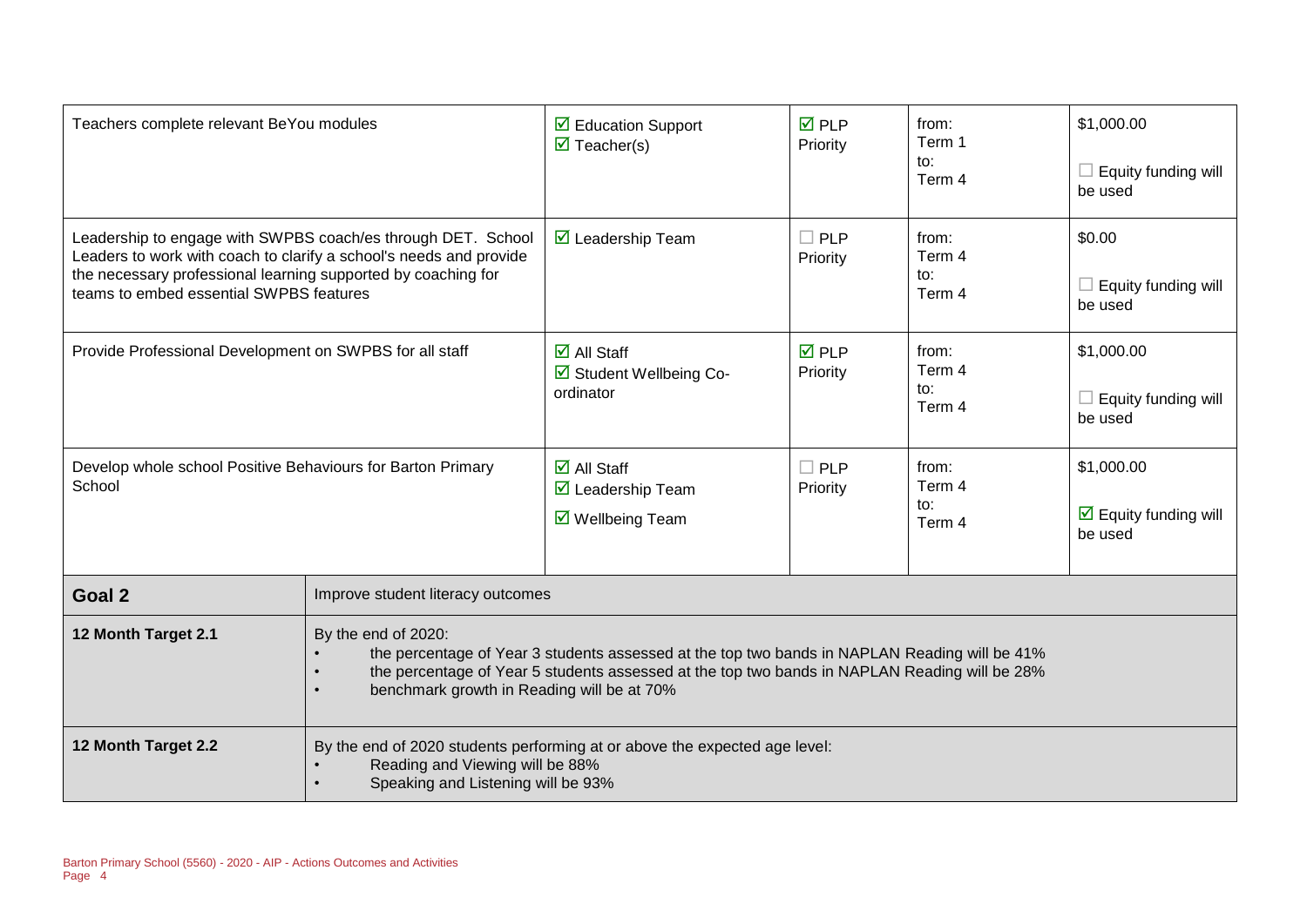|                                                         | Writing will be 84%                                                                                                                                                                                                                                                                                                                                                                                                                                                                                                                                                                                                                                                                                                                                                                                                                                                                                                                                                                     |
|---------------------------------------------------------|-----------------------------------------------------------------------------------------------------------------------------------------------------------------------------------------------------------------------------------------------------------------------------------------------------------------------------------------------------------------------------------------------------------------------------------------------------------------------------------------------------------------------------------------------------------------------------------------------------------------------------------------------------------------------------------------------------------------------------------------------------------------------------------------------------------------------------------------------------------------------------------------------------------------------------------------------------------------------------------------|
| 12 Month Target 2.3                                     | By the end of 2020:<br>the percentage of Year 3 students assessed at the top two bands in NAPLAN writing will be 35%<br>the percentage of Year 5 students assessed at the top two bands in NAPLAN writing will be 8%                                                                                                                                                                                                                                                                                                                                                                                                                                                                                                                                                                                                                                                                                                                                                                    |
| KIS <sub>1</sub><br><b>Building practice excellence</b> | Embed structures and practices to enable an agreed and consistent approach to the teaching of literacy                                                                                                                                                                                                                                                                                                                                                                                                                                                                                                                                                                                                                                                                                                                                                                                                                                                                                  |
| <b>Actions</b>                                          | - Build staff understanding and capacity to implement a consistent approach to the teaching of grammatical, phonological and<br>morphological components of language<br>- Begin to implement a scientifically evidence based literacy approach school wide.                                                                                                                                                                                                                                                                                                                                                                                                                                                                                                                                                                                                                                                                                                                             |
| Outcomes                                                | Leaders will:<br>Have high knowledge of scientifically evidence based approaches to teaching literacy and what this should look like.<br>Provide effective PD<br>Model evidence based best practice.<br>Support staff and teams to use this in their learning hubs/teaching practice<br>Teachers will:<br>Understand a scientifically evidence based approach to teaching of literacy<br>Consistently embed learning practices within learning hubs<br>Engage in professional conversations and readings<br>Use PLT time to analyse the effectiveness of practice and impact on student data<br>Continuously reflect on effectiveness of teacher practice<br>Students will:<br>Be able to identify the sounds in the English language<br>$\bullet$<br>Be able to identify the rules of the English language relevant to their stage of learning.<br>$\bullet$<br>Transfer knowledge of sounds and rules of the English language to reading, writing, spelling, grammar and handwriting. |
| <b>Success Indicators</b>                               | Leaders:<br>Minutes from meetings<br><b>Planning Documentation</b>                                                                                                                                                                                                                                                                                                                                                                                                                                                                                                                                                                                                                                                                                                                                                                                                                                                                                                                      |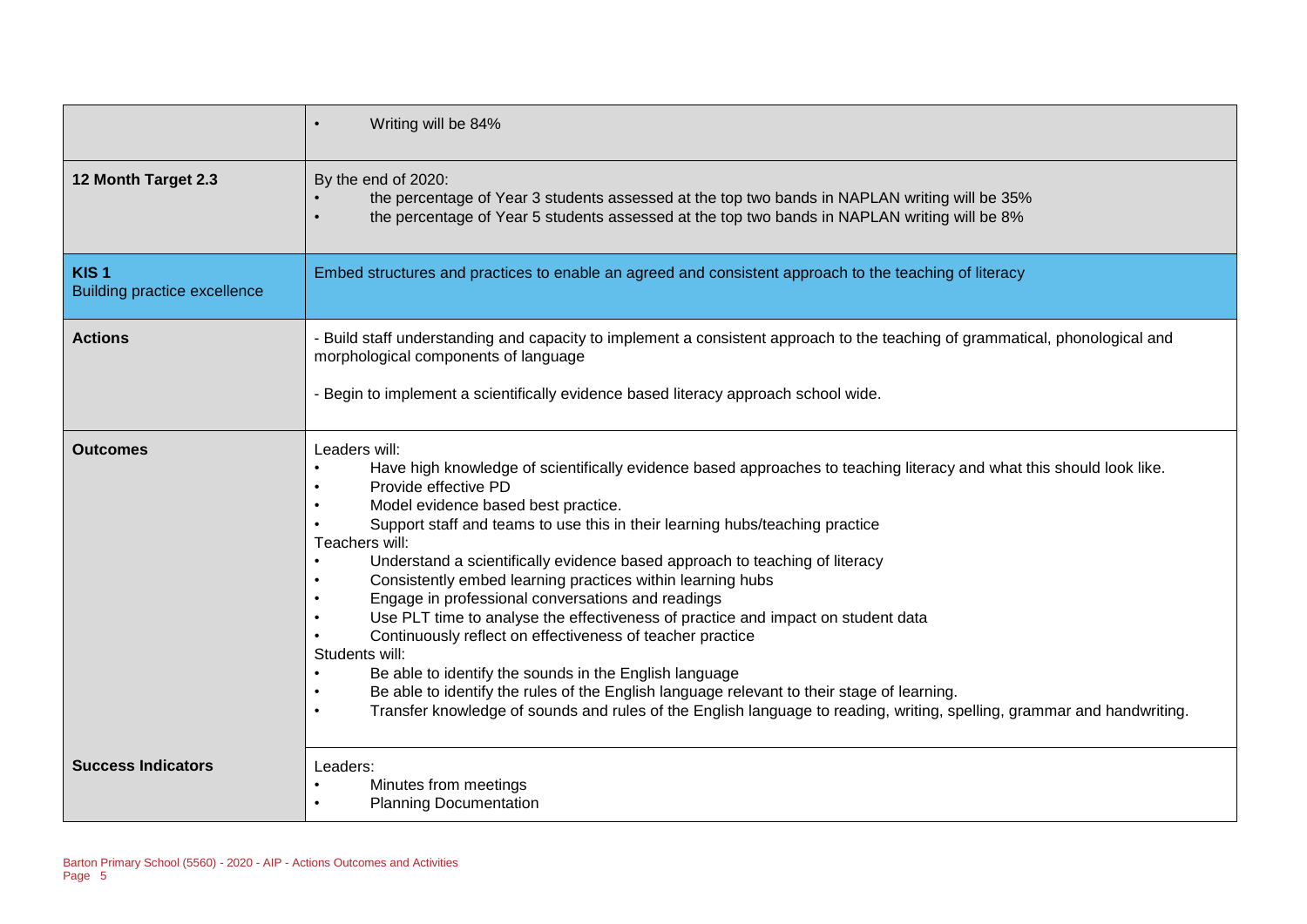| Teachers:<br>Anecdotal evidence<br><b>Survey Data</b><br><b>Peer Observations</b><br>ILP data<br>Students:<br><b>Student Feedback</b><br>$\bullet$<br>$\bullet$<br>$\bullet$ | Teacher assessment (survey)<br><b>Observations/Anecdotal Evidence</b><br><b>Planning Documentation</b><br>Evidence used to evaluate impact of teaching of student outcomes<br>Individual Learning Goal records<br>Student voice and agency through literacy lessons<br>Students have shown 12 or more months growth over the year in the area of English.<br>Pre/Post data are indicative of growth |                                 |                                  |                                                                   |
|------------------------------------------------------------------------------------------------------------------------------------------------------------------------------|-----------------------------------------------------------------------------------------------------------------------------------------------------------------------------------------------------------------------------------------------------------------------------------------------------------------------------------------------------------------------------------------------------|---------------------------------|----------------------------------|-------------------------------------------------------------------|
| <b>Activities and Milestones</b>                                                                                                                                             | Who                                                                                                                                                                                                                                                                                                                                                                                                 | Is this a PL<br><b>Priority</b> | When                             | <b>Budget</b>                                                     |
| Develop whole school systematic scientifically evidence based<br>approaches to teaching literacy.                                                                            | $\triangleright$ Curriculum Co-ordinator (s)<br>$\overline{\mathbf{M}}$ Leadership Team<br>$\overline{\mathbf{y}}$ Literacy Leader                                                                                                                                                                                                                                                                  | $\Box$ PLP<br>Priority          | from:<br>Term 1<br>to:<br>Term 4 | \$15,000.00<br>$\boxed{\triangle}$ Equity funding will<br>be used |
| Provide Professional Learning for all staff on scientifically evidence<br>based approaches to teaching literacy.                                                             | $\overline{\mathbf{d}}$ All Staff                                                                                                                                                                                                                                                                                                                                                                   | $\overline{M}$ PLP<br>Priority  | from:<br>Term 1<br>to:<br>Term 4 | \$15,000.00<br>$\Box$ Equity funding will<br>be used              |
| Implement Peer Observations and school visits to see scientifically<br>evidence based approaches to teaching literacy in action.                                             | $\triangledown$ Teacher(s)                                                                                                                                                                                                                                                                                                                                                                          | $\square$ PLP<br>Priority       | from:<br>Term 1<br>to:<br>Term 4 | \$5,000.00<br>$\Box$ Equity funding will<br>be used               |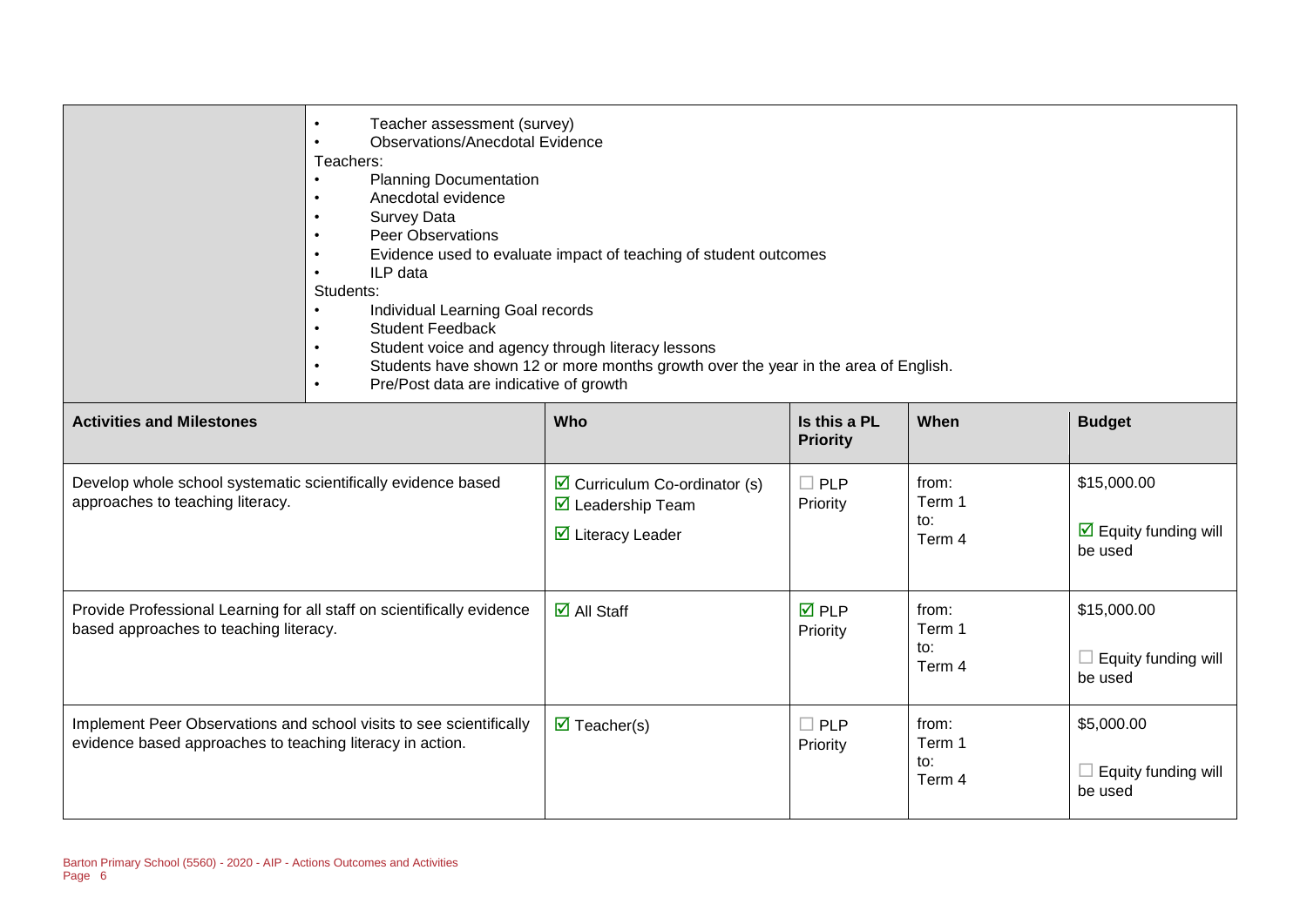| Goal 3                                                  | Improve student numeracy outcomes                                                                                                                                                                                                                                                                                                                                                                                                                                                                                                               |
|---------------------------------------------------------|-------------------------------------------------------------------------------------------------------------------------------------------------------------------------------------------------------------------------------------------------------------------------------------------------------------------------------------------------------------------------------------------------------------------------------------------------------------------------------------------------------------------------------------------------|
| 12 Month Target 3.1                                     | By the end of 2020:<br>the percentage of Year 3 students assessed at the top two bands in NAPLAN numeracy will be 23%<br>the percentage of Year 5 students assessed at the top two bands in NAPLAN numeracy will be 18%<br>benchmark growth in numeracy will be 71%                                                                                                                                                                                                                                                                             |
| 12 Month Target 3.2                                     | By the end of 2020, whole school positive endorsement for Collective will be 79%                                                                                                                                                                                                                                                                                                                                                                                                                                                                |
| 12 Month Target 3.3                                     | By the end of 2020 students performing at or above the expected age level:<br>Measurement and Geometry will be 85.5%<br>Number and Algebra will be 88%<br>Statistics and Probability will be 92%                                                                                                                                                                                                                                                                                                                                                |
| KIS <sub>1</sub><br><b>Building practice excellence</b> | Embed structures and practices to enable an agreed and consistent approach to the teaching of numeracy                                                                                                                                                                                                                                                                                                                                                                                                                                          |
| <b>Actions</b>                                          | - To create and implement a whole school planner with the purpose of informing and directing planning to promote consistency and<br>clarity. This will also include a sequence of learning based on best practice for concepts to assist with discussions during the PLT<br>data analysis cycle meetings.<br>- Develop and begin to implement an evidence based school-wide approach to the teaching of numeracy that is consistent with the<br>whole school planner                                                                            |
| <b>Outcomes</b>                                         | Leaders will:<br>Formalise planning documents clearly outlining expectations and non-negotiables<br>Support staff and model evidence-based best practice<br>Have a strong knowledge of the Mathematics curriculum<br>Teachers will:<br>Contribute, develop and implement the use of Mathematics planners<br>Engage in professional conversations and professional readings<br>Use PLT data analysis cycle meetings to analyse student growth and effectiveness of planning documentations<br>Have an understanding of sequencing a unit of work |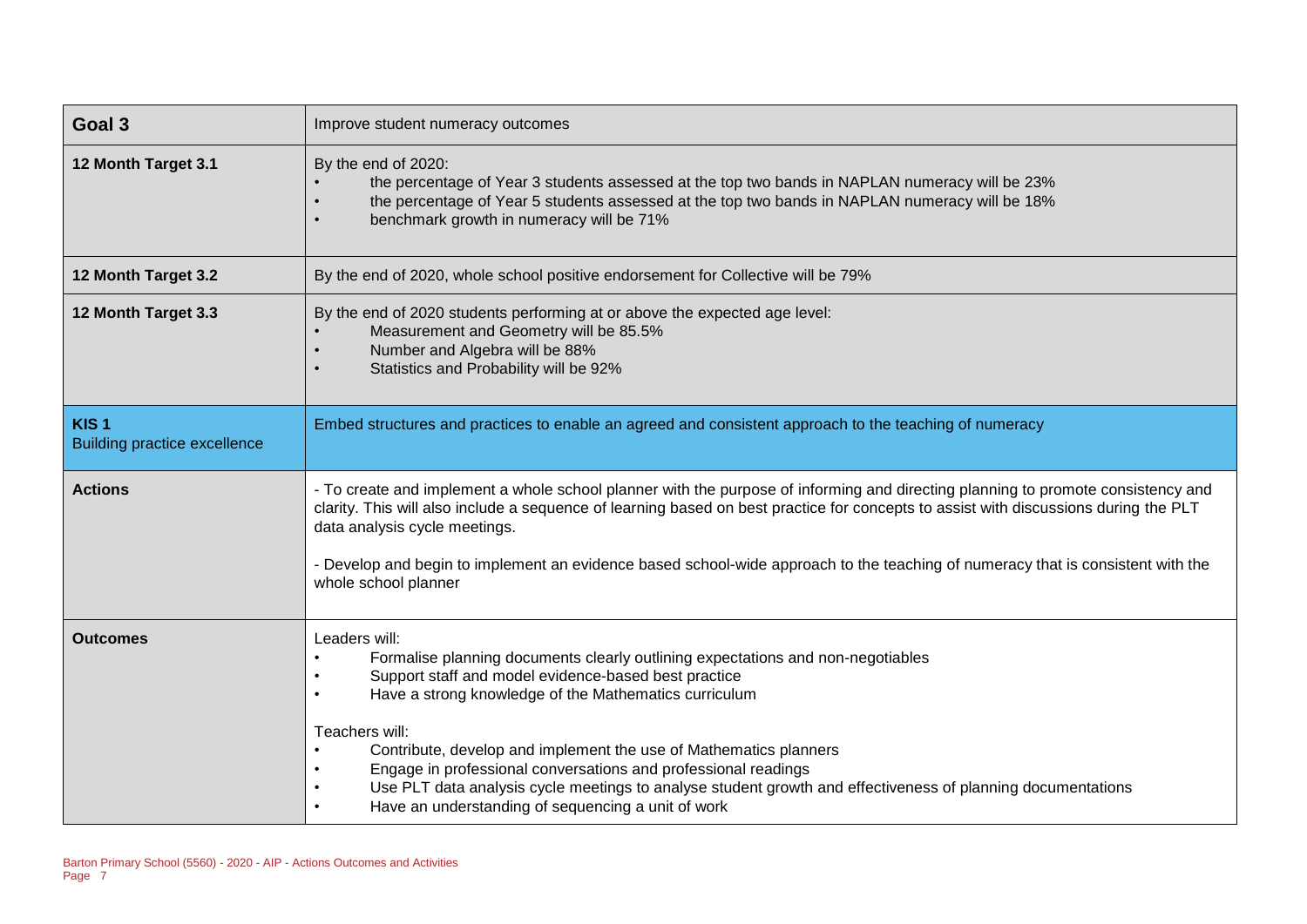|                                  | Clarity regarding where to begin for the different units of work<br>$\bullet$<br>Reflect on their participation with the school peer-observation program<br>$\bullet$<br>Students will:<br>Have an understanding what their learning goals are (Student Agency)<br>$\bullet$<br>Will provide feedback about their learning to improve teaching practice (Student Voice)<br>$\bullet$                                                                                                                                                                                                                                                                                                                                                                                                                                                                                                                                                                                                                                                                              |     |                                 |      |               |  |
|----------------------------------|-------------------------------------------------------------------------------------------------------------------------------------------------------------------------------------------------------------------------------------------------------------------------------------------------------------------------------------------------------------------------------------------------------------------------------------------------------------------------------------------------------------------------------------------------------------------------------------------------------------------------------------------------------------------------------------------------------------------------------------------------------------------------------------------------------------------------------------------------------------------------------------------------------------------------------------------------------------------------------------------------------------------------------------------------------------------|-----|---------------------------------|------|---------------|--|
| <b>Success Indicators</b>        | Leaders:<br>To monitor Mathematics whole school numeracy achievement to measure growth<br>Agendas/Minutes from meetings<br>$\bullet$<br>Planning documentations finalised and distributed<br>Analyse survey results regarding the use of Mathematics planners comparing results from the beginning of the year with the<br>end of the year<br>Notes from learning walks<br>Teachers:<br>Teachers referring and using Mathematics planning documentation (survey results)<br>PLT Data Analysis Cycle minutes<br>$\bullet$<br>Evidence used to evaluate impact of teaching on student outcomes.<br>$\bullet$<br>Teacher opinion survey<br>$\bullet$<br>Students:<br>To utilise and use their personal learning goals journal<br>Improved NAPLAN results in the area of Mathematics<br>Students have shown 12 or more months growth over the year in the area of Mathematics.<br>Pre/Post data are indicative of growth<br>Students will use student voice/agency<br>1:1 goal settings and reflection<br>Opportunities for students to provide feedback<br>$\bullet$ |     |                                 |      |               |  |
| <b>Activities and Milestones</b> |                                                                                                                                                                                                                                                                                                                                                                                                                                                                                                                                                                                                                                                                                                                                                                                                                                                                                                                                                                                                                                                                   | Who | Is this a PL<br><b>Priority</b> | When | <b>Budget</b> |  |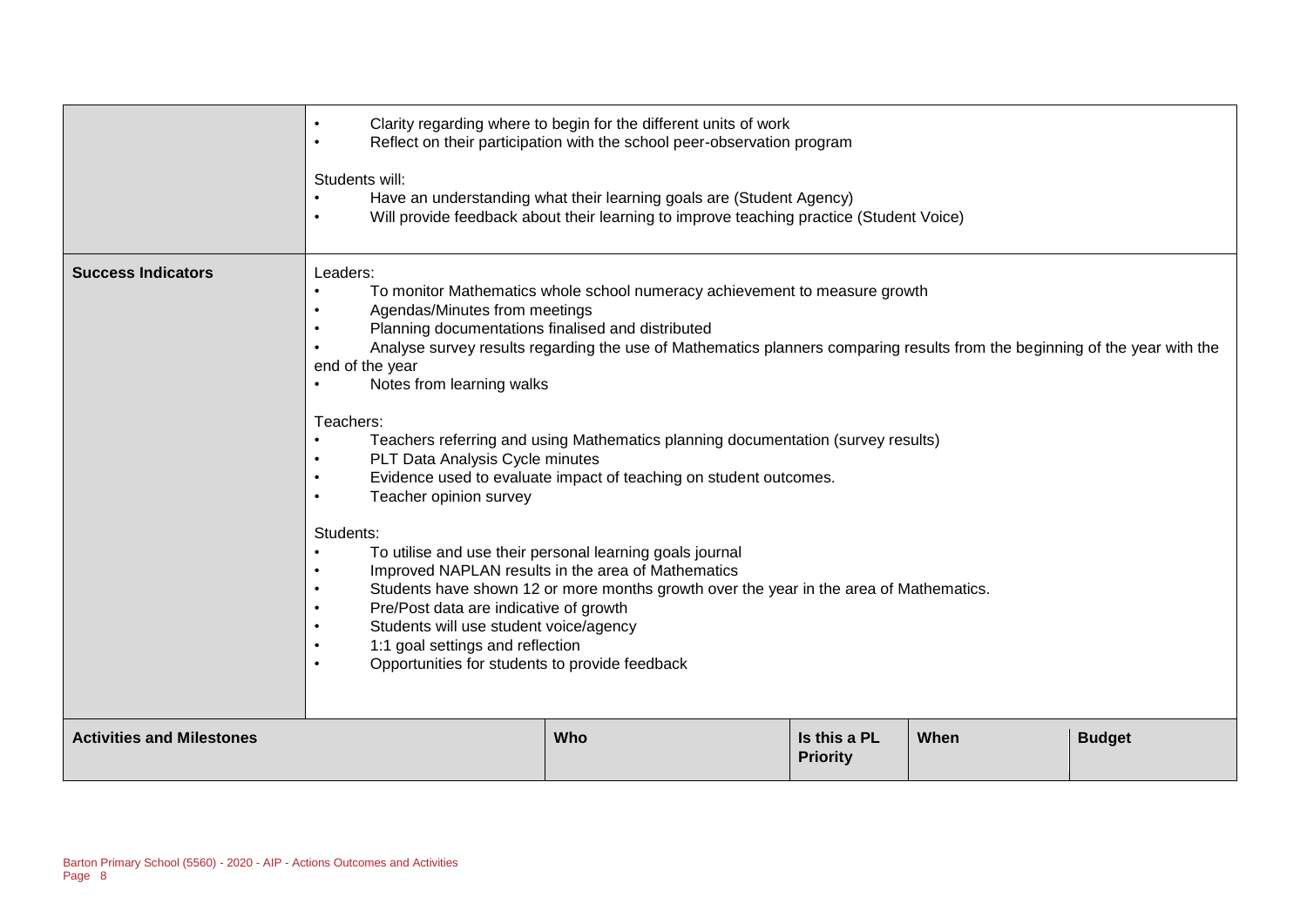| Key staff to introduce whole school Mathematics Planner and<br>teaching staff to begin embedding the planner. | $\overline{\mathsf{M}}$ All Staff<br>$\triangleright$ Curriculum Co-ordinator (s)<br>$\triangleright$ Numeracy Improvement<br>Teacher<br>■ Numeracy Leader | $\Box$ PLP<br>Priority | from:<br>Term 1<br>to:<br>Term 4 | \$0.00<br>Equity funding will<br>be used      |
|---------------------------------------------------------------------------------------------------------------|------------------------------------------------------------------------------------------------------------------------------------------------------------|------------------------|----------------------------------|-----------------------------------------------|
| Key staff to participate in professional development to build<br>leadership in the area of Mathematics        | $\boxdot$ Curriculum Co-ordinator (s)<br>$\triangleright$ Numeracy Improvement<br>Teacher<br>■ Numeracy Leader                                             | MEPLP<br>Priority      | from:<br>Term 3<br>to:<br>Term 3 | \$10,000.00<br>Equity funding will<br>be used |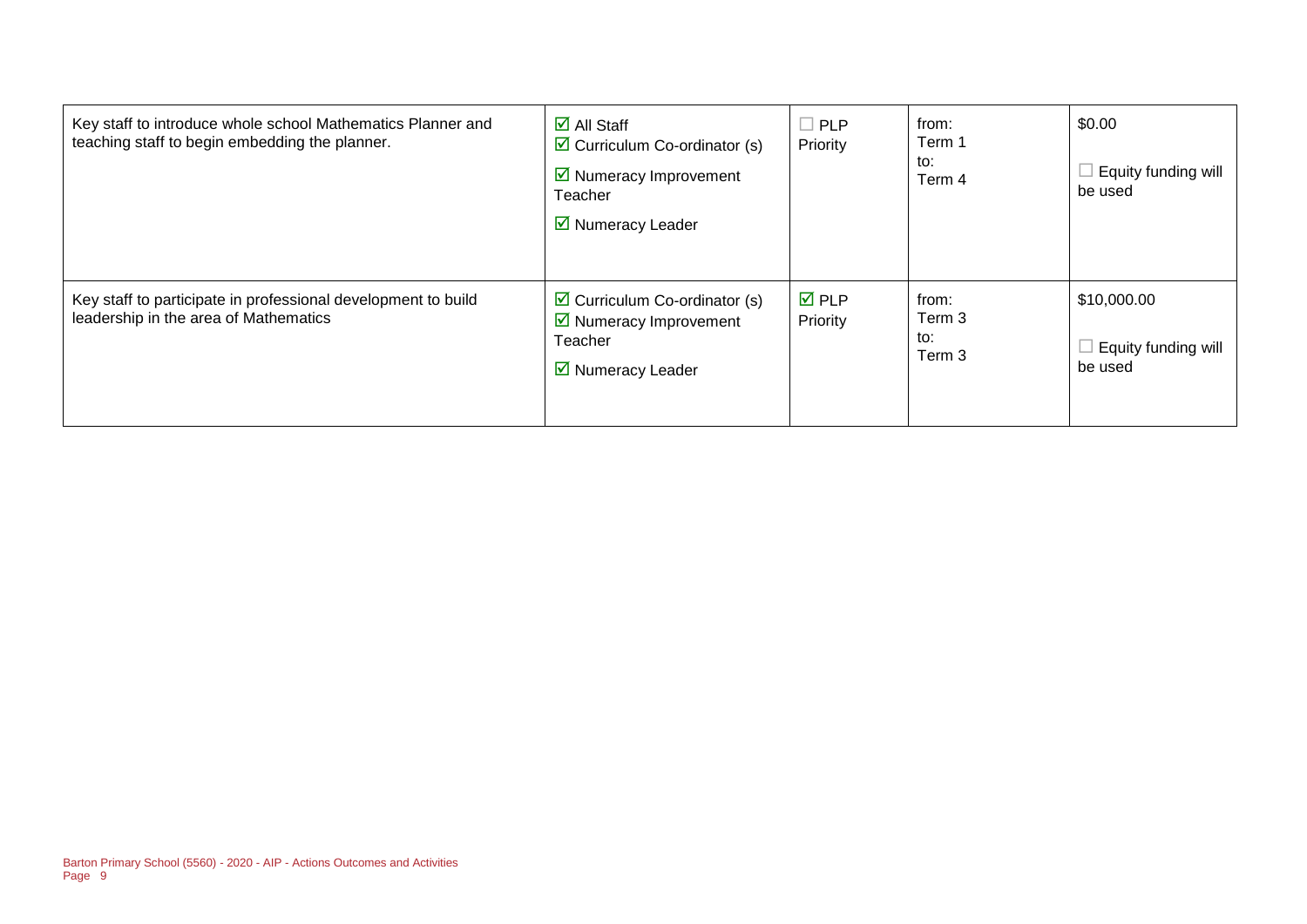### **Equity Funding Planner**

#### Equity Spending Totals

| Category                                                 | <b>Total proposed</b><br>budget (\$) | Spend $($)$ |
|----------------------------------------------------------|--------------------------------------|-------------|
| Equity funding associated with Activities and Milestones | \$16,000.00                          | \$16,000.00 |
| <b>Additional Equity funding</b>                         | \$61,000.00                          | \$61,000.00 |
| <b>Grand Total</b>                                       | \$77,000.00                          | \$77,000.00 |

#### Activities and Milestones

| <b>Activities and Milestones</b>                                                                  | When                             | Category                                                                                                                                                             | <b>Total proposed</b><br>budget $($)$ | Equity Spend (\$) |
|---------------------------------------------------------------------------------------------------|----------------------------------|----------------------------------------------------------------------------------------------------------------------------------------------------------------------|---------------------------------------|-------------------|
| Develop whole school Positive Behaviours for Barton<br><b>Primary School</b>                      | from:<br>Term 4<br>to:<br>Term 4 | $\triangleright$ Teaching and learning programs and<br>resources<br>$\triangledown$ Professional development (excluding CRT<br>costs and new FTE)                    | \$1,000.00                            | \$1,000.00        |
| Develop whole school systematic scientifically<br>evidence based approaches to teaching literacy. | from:<br>Term 1<br>to:<br>Term 4 | $\triangleright$ Teaching and learning programs and<br>resources<br>$\triangledown$ Professional development (excluding CRT<br>costs and new FTE)<br>$\boxtimes$ CRT | \$15,000.00                           | \$15,000.00       |
| <b>Totals</b>                                                                                     |                                  |                                                                                                                                                                      |                                       | \$16,000.00       |

#### Additional Equity spend

| When<br>Outline here any additional Equity spend for 2020 | Category | <b>Total proposed</b><br>budget (\$) | Equity Spend (\$) |
|-----------------------------------------------------------|----------|--------------------------------------|-------------------|
|-----------------------------------------------------------|----------|--------------------------------------|-------------------|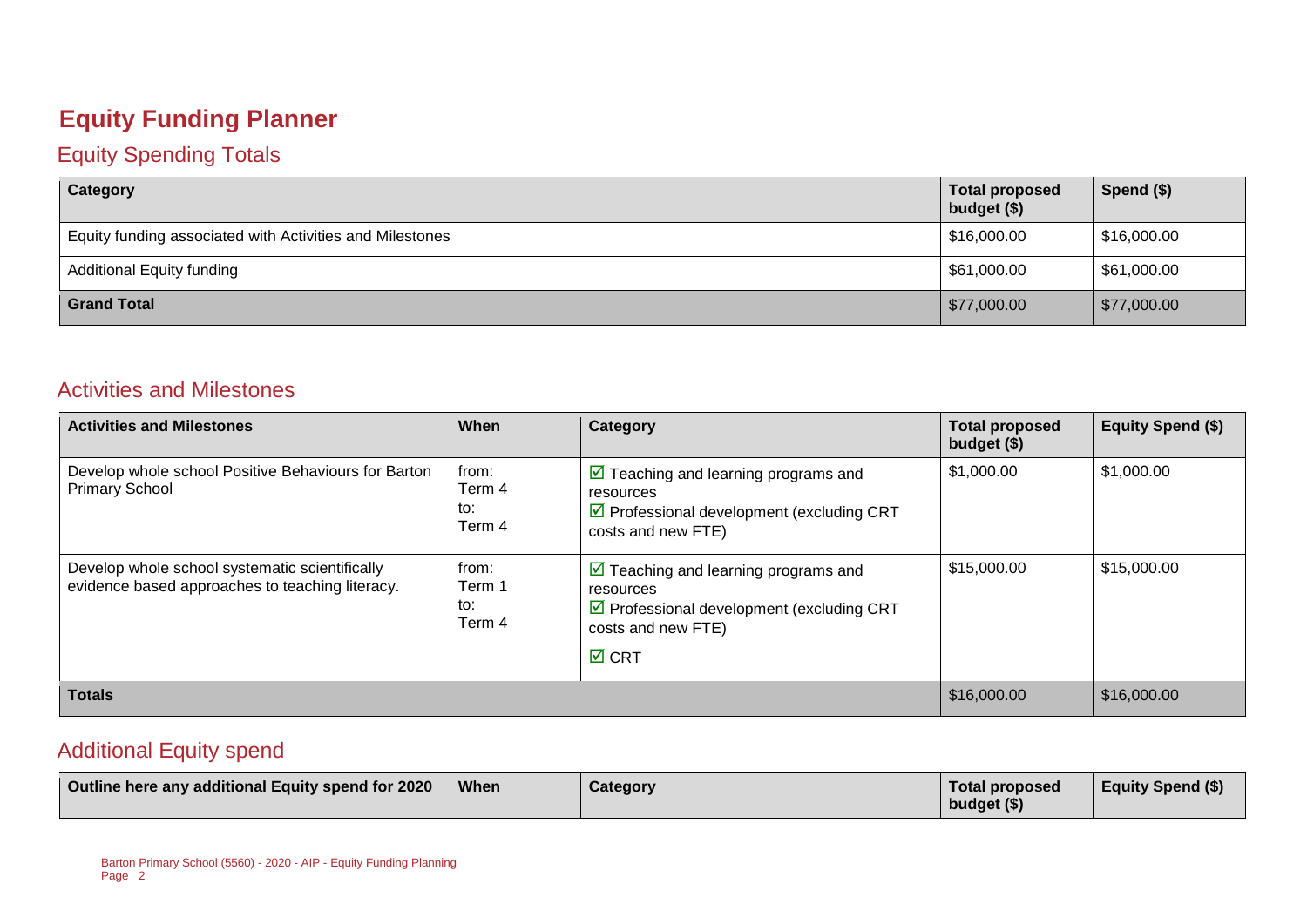| Speech pathologist support<br>Learning intervention coordinator<br>ES class room support | from:<br>Term 1<br>to:<br>Term 4 | $\boxdot$ School-based staffing<br>$\boxtimes$ Support services | \$61,000.00 | \$61,000.00 |
|------------------------------------------------------------------------------------------|----------------------------------|-----------------------------------------------------------------|-------------|-------------|
| <b>Totals</b>                                                                            |                                  |                                                                 | \$61,000.00 | \$61,000.00 |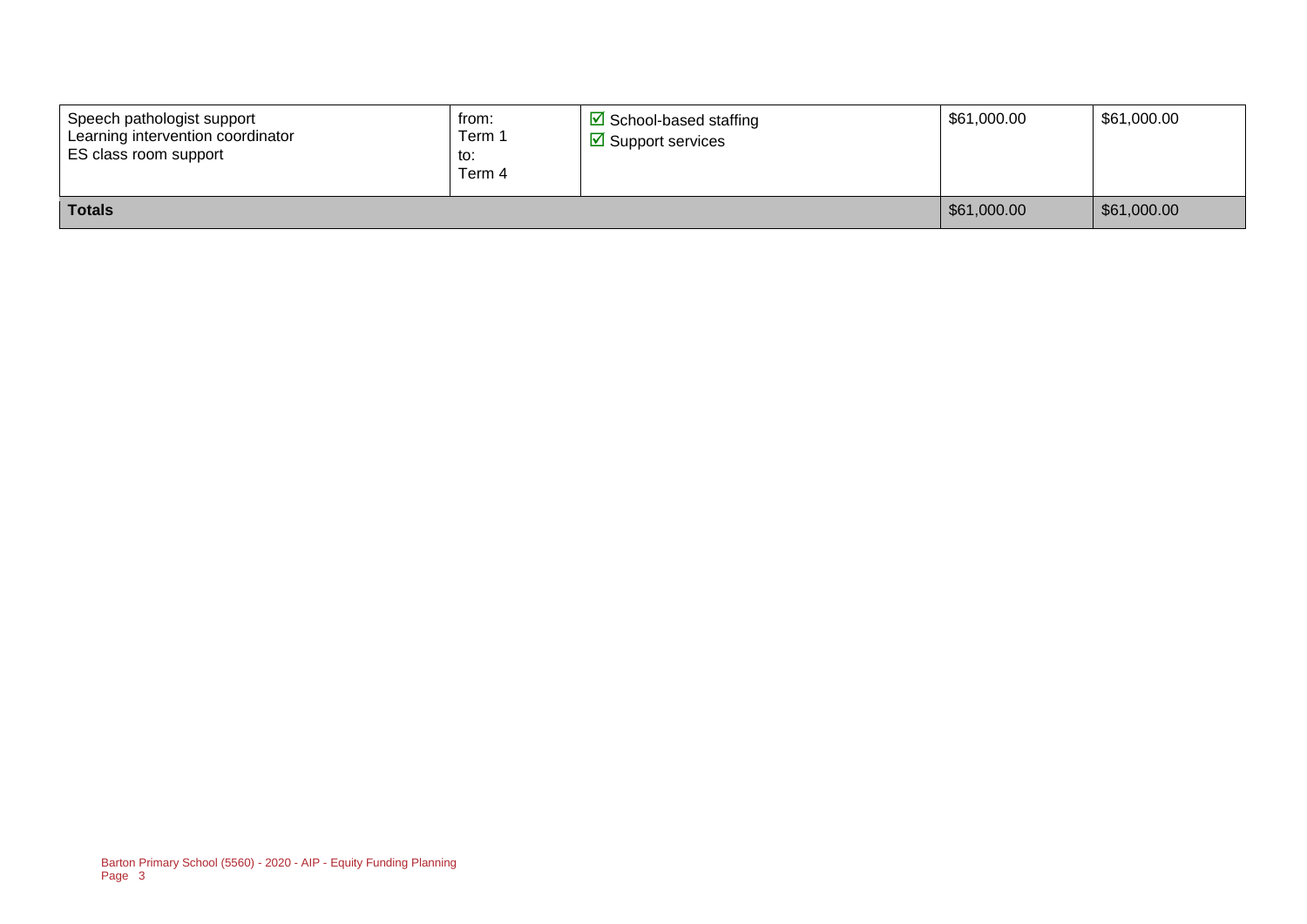## **Professional Learning and Development Plan**

| <b>Professional Learning</b><br><b>Priority</b>                                                                                  | Who                                                                                                       | When                             | <b>Key Professional Learning</b><br><b>Strategies</b>                                                                                    | <b>Organisational Structure</b>                                                                                                                                                                       | <b>Expertise Accessed</b>                                                                                                                                                                                                                                | Where                           |
|----------------------------------------------------------------------------------------------------------------------------------|-----------------------------------------------------------------------------------------------------------|----------------------------------|------------------------------------------------------------------------------------------------------------------------------------------|-------------------------------------------------------------------------------------------------------------------------------------------------------------------------------------------------------|----------------------------------------------------------------------------------------------------------------------------------------------------------------------------------------------------------------------------------------------------------|---------------------------------|
| Teachers complete relevant<br>BeYou modules                                                                                      | $\boxtimes$ Education<br>Support<br>$\overline{\mathbf{M}}$ Teacher(s)                                    | from:<br>Term 1<br>to:<br>Term 4 | $\boxdot$ Curriculum development<br>$\boxtimes$ Student voice, including<br>input and feedback<br>$\triangleright$ Demonstration lessons | ☑ Formal School Meeting /<br>Internal Professional<br><b>Learning Sessions</b>                                                                                                                        | $\overline{\mathbf{z}}$ Internal staff                                                                                                                                                                                                                   | $\overline{\mathsf{M}}$ On-site |
| Provide Professional<br>Development on SWPBS for<br>all staff                                                                    | $\overline{\mathsf{M}}$ All Staff<br>$\overline{\mathbf{z}}$ Student<br><b>Wellbeing Co-</b><br>ordinator | from:<br>Term 4<br>to:<br>Term 4 | ☑ Curriculum development<br>$\boxdot$ Student voice, including<br>input and feedback<br>$\triangledown$ Demonstration lessons            | ☑ Formal School Meeting /<br>Internal Professional<br><b>Learning Sessions</b><br>$\triangledown$ PLC/PLT Meeting                                                                                     | $\overline{\mathcal{A}}$ Internal staff<br>$\overline{\mathbf{z}}$ External consultants<br><b>SWPB Unit</b><br>$\triangledown$ Pedagogical Model                                                                                                         | $\overline{\boxtimes}$ On-site  |
| <b>Provide Professional</b><br>Learning for all staff on<br>scientifically evidence based<br>approaches to teaching<br>literacy. | $\boxdot$ All Staff                                                                                       | from:<br>Term 1<br>to:<br>Term 4 | $\boxtimes$ Planning<br>$\overline{\mathbf{M}}$ Preparation<br>$\triangleright$ Curriculum development                                   | ☑ Whole School Pupil<br>Free Day<br>$\triangledown$ Professional Practice<br>Day<br>☑ Formal School Meeting /<br>Internal Professional<br>Learning Sessions<br>$\overline{\boxtimes}$ PLC/PLT Meeting | $\triangleright$ Literacy expertise<br>$\overline{\mathbf{d}}$ Internal staff<br>☑ Learning Specialist<br>$\overline{\mathbf{y}}$ Literacy Leaders<br>☑ Pedagogical Model<br>$\overline{\mathbf{M}}$ High Impact<br><b>Teaching Strategies</b><br>(HITS) | $\overline{\mathsf{M}}$ On-site |
| Key staff to participate in<br>professional development to<br>build leadership in the area of<br><b>Mathematics</b>              | $\overline{\mathbf{Z}}$ Curriculum<br>Co-ordinator<br>(s)                                                 | from:<br>Term 3<br>to:<br>Term 3 | $\overline{\mathbf{z}}$ Planning<br>$\overline{\mathbf{y}}$ Preparation<br>$\boxdot$ Curriculum development                              | $\triangledown$ Professional Practice<br>Day<br>☑ Formal School Meeting /<br><b>Internal Professional</b><br><b>Learning Sessions</b>                                                                 | $\overline{\mathbf{d}}$ Internal staff<br>$\boxdot$ Bastow<br>program/course<br>$\boxtimes$ Learning Specialist                                                                                                                                          | $\overline{\mathsf{M}}$ On-site |